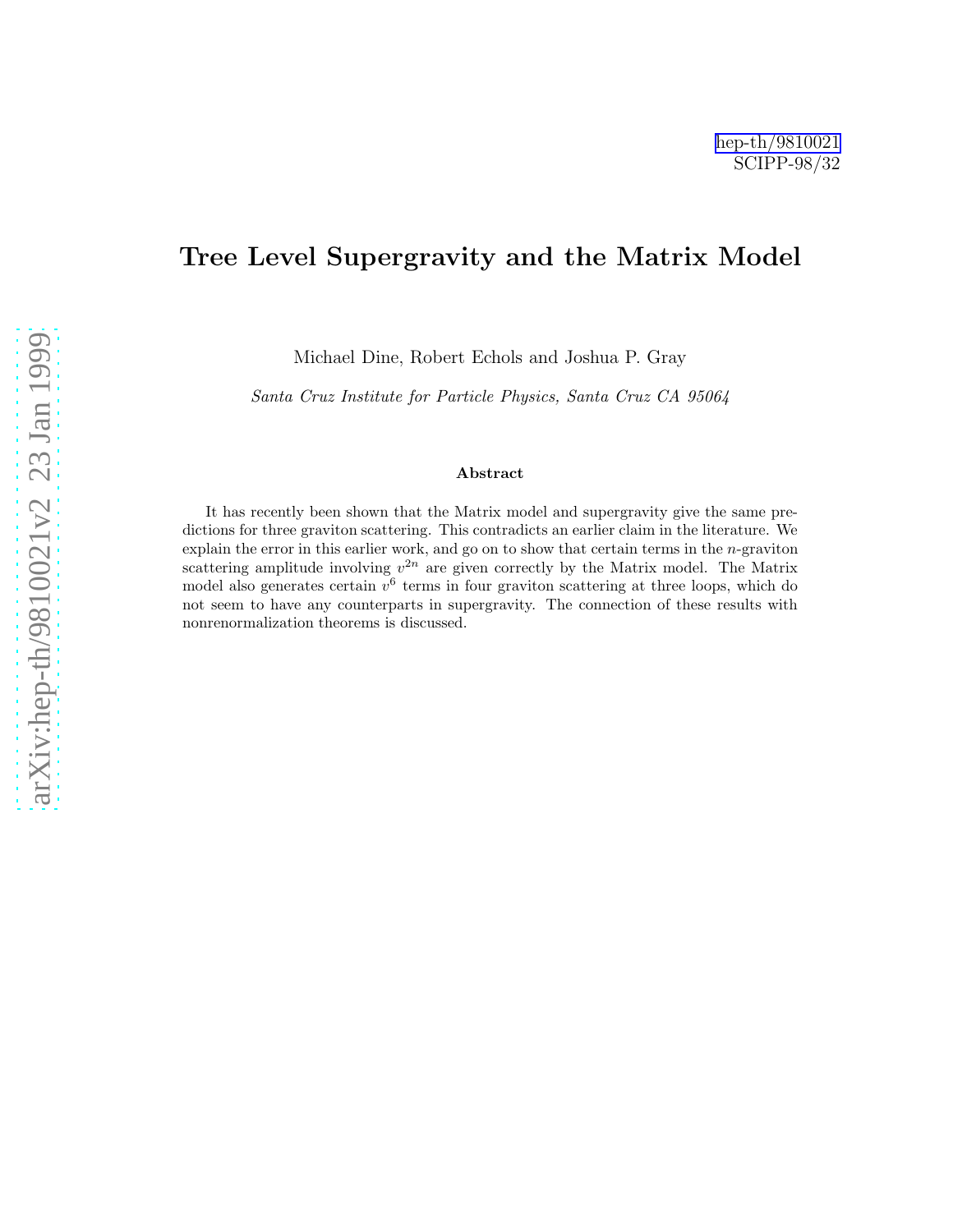### 1 Introduction

One of the important pieces of support for the original Matrix model conjecture was that it successfully reproduced graviton-graviton scattering in supergravity[[1](#page-16-0), [2\]](#page-16-0). Subsequently, the model has been shown to reproduce the full helicity-dependent amplitude[\[7](#page-17-0)]. As suggested in [\[1](#page-16-0)], this agreement can be understood in terms of non-renormalization theorems[[8](#page-17-0), [9, 10, 11\]](#page-17-0). That this agreement holds for finite as well as infinite  $N$  is an important component of the stronger DLCQ conjecture<sup>[[12\]](#page-17-0)</sup>. Seiberg<sup>[[13](#page-17-0)]</sup> and Sen<sup>[[14\]](#page-17-0)</sup> have shown that this conjecture follows from well-established duality relations. However, their argument does not necessarily imply that tree level supergravity amplitudes should agree with the leading matrix model computation. Some issues related to these proofs have been discussed in[[29,](#page-18-0) [3\]](#page-16-0). A puzzle raised by these arguments in the case of propagation in curved backgrounds has been discussed in [\[15](#page-17-0)].

In [\[16](#page-17-0)], a technique was suggested to extract certain terms in the supergravity and matrix theory S-matrices for more than two gravitons. The idea was to consider a hierarchy of distance scales (impact parameters). In the case of three gravitons, for example, one takes one of the gravitons to be far from the other two. In the matrix model, where the graviton separation translates into frequencies of (approximate) harmonic oscillators, one can then analyze the problem by first integrating out the most massive modes, and then study the interactions of the remaining light degrees of freedom. In momentum space, the hierarchy of impact parameters translates into a hierarchy of momentum transfers. This yields an appreciable simplification of the supergravity calculation as well.

Using these methods, it was argued in[[16\]](#page-17-0) that there was a discrepancy between the computation of three graviton scattering in the matrix model and in tree level supergravity. Calling the large distance  $R$  and the smaller distance  $r$ , and denoting the velocity of the far-away graviton by  $v_3$ , the supergravity S-matrix contains a term (after Fourier transform):

$$
\frac{v_3^4 v_{12}^2}{r^7 R^7} \tag{1}
$$

However, it is straightforward to see, by power counting arguments (which we will review in the next section) that no such term can be generated in the matrix model effective action. The authors of[[16\]](#page-17-0) then went on to argue that this term could not appear in the Matrix model S-matrix.

Subsequently, however, Taylor and Van Raamsdonk[\[17](#page-17-0)] pointed out, using simple symmetry considerations, that if one writes an effective action for gravitons in supergravity, this action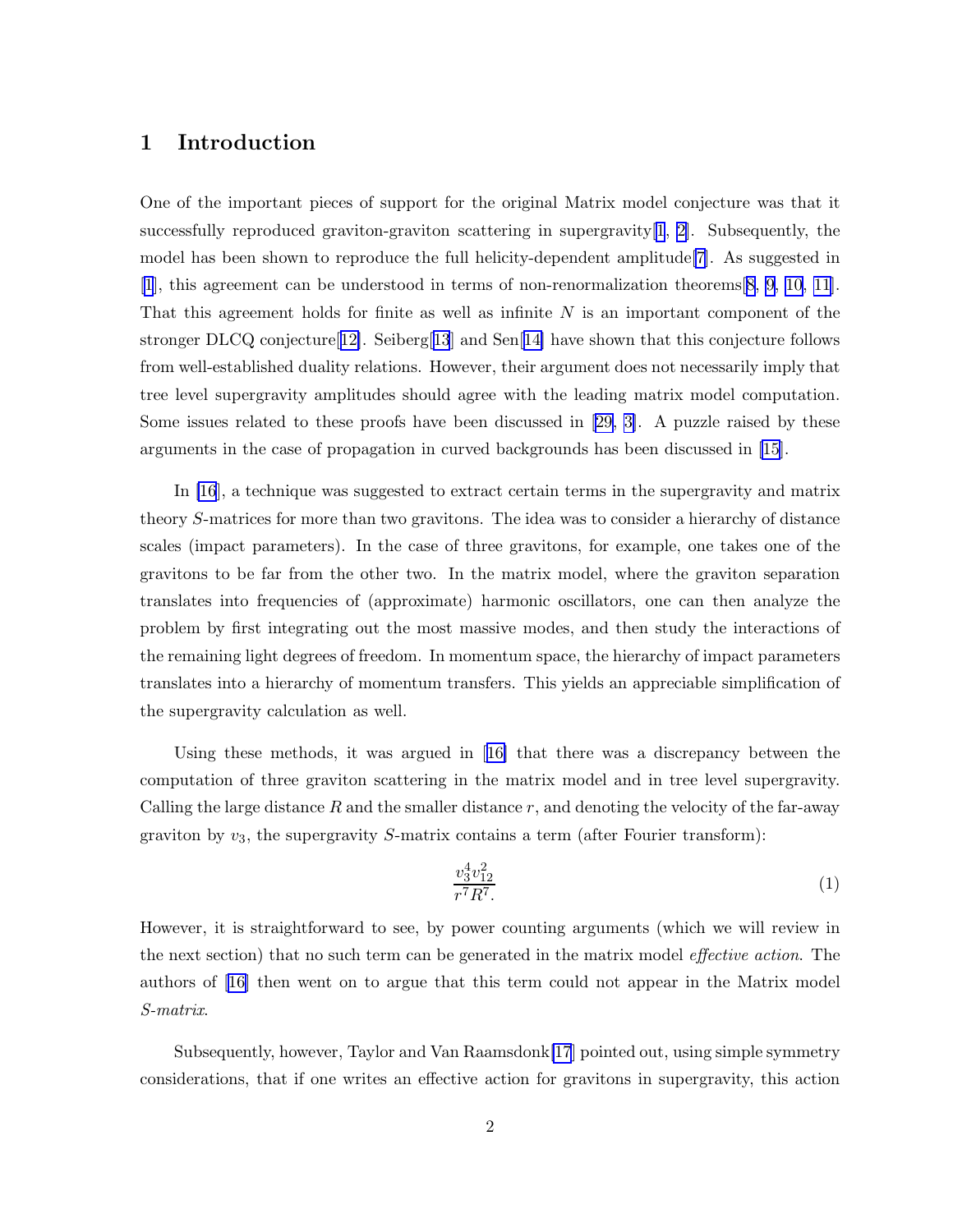cannot contain such terms. (Other criticisms appeared in [\[18](#page-17-0)].) Shortly afterwards, Okawa and Yoneya<sup>[\[19](#page-17-0)]</sup> computed the effective action on both the matrix model and supergravity sides, and showed that there is complete agreement. A related computation appeared in[[20\]](#page-17-0). Other calculations have also been reported recently showing impressive agreement between the matrix model and supergravity[[21\]](#page-17-0).

It is clear from these remarks that the difficulty in[[16\]](#page-17-0) lies in extracting the Matrix model S-matrix from the effective action. In the next section of this note, we show how the "missing term" is generated in the S-matrix of the matrix model. In order to do this using the effective action approach, it is necessary to resolve certain operator-ordering questions<sup>1</sup>. To deal with these issues the most efficient approach is the path integral. In section 2, we review first the problem of computing the S-matrix from the path integral by studying small fluctuations about classical trajectories. Once this is done, the isolation of the "missing term" is not difficult.

Despite the error in the analysis of[[16](#page-17-0)], the method proposed there yields a considerable simplification in the calculation of the effective action. Indeed, it is possible to calculate certain terms in just a few lines. On the supergravity side, there are also significant simplifications which occur in this limit. One might hope, then, to extract general lessons from this approach. For example, one can easily compare certain tensor structures in n-graviton scattering, and perhaps try to understand whether (and why) there is agreement. One can also try to examine, as in [\[11](#page-17-0)] the role of non-renormalization theorems.

In section 3, then, we go on to compare certain other terms in three graviton scattering, some of which were not explicitly studied in[[19\]](#page-17-0). These calculations can be performed extremely easily using the methods proposed in [\[16](#page-17-0)], on both the matrix model and supergravity sides, and are shown to agree.

Armed with this success, we consider in section 4 scattering of more than three gravitons, and scattering when more dimensions are compactified. Some of the terms in the four graviton scattering amplitude can readily be computed, and compared on both sides. We find agreement of certain terms involving eight powers of velocity. We also find certain terms of order  $v^{2n}$  in  $n$ -graviton scattering, for arbitrary n, agree. On the other hand, the matrix model at three loops generates terms of order  $v^6$  in four graviton scattering. These do not have the correct scaling with  $N$  to generate a Lorentz invariant expression, and it is difficult to see how they can be cancelled by other matrix model contributions to the S-matrix. These terms also indicate

<sup>&</sup>lt;sup>1</sup>The authors of [\[16](#page-17-0)] had convinced themselves that there was no choice of operator ordering which generated the missing term. This was their basic error.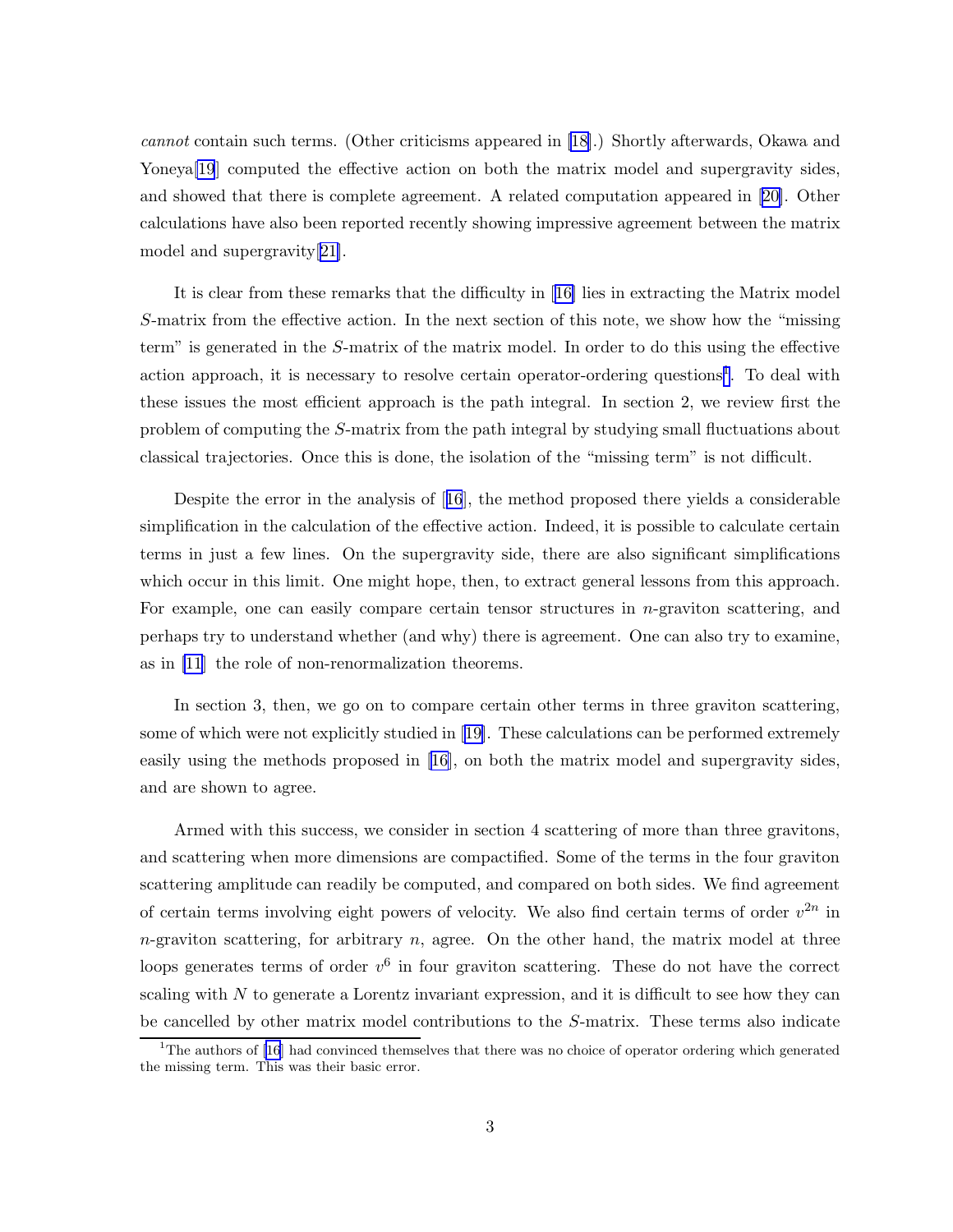that there are terms at order  $v^6$  which are renormalized.

These observations raise a number of questions. In particular, it is not completely clear why the arguments of [\[13\]](#page-17-0) and [\[14](#page-17-0)] imply that the *classical* supergravity amplitudes should agree with the matrix model result. One might have thought that this should only hold in cases in which there are non-renormalization theorems[\[3](#page-16-0)]. These results indicate that already at the level of the four graviton amplitude, there are not non-renormalization theorems, at least in the most naive sense. They also suggest that at order  $v^{2n}$ , the  $n-1$  loop matrix model diagram reproduces the supergravity amplitude, but that there are discrepancies at three loops and beyond in terms with fewer powers of velocity. We will make some remarks on these issues in the final section, but will not provide a definite resolution.

### 2 Computing the S-Matrix in the Matrix Model

The matrix model is the dimensional reduction of ten dimensional supersymmetric Yang-Mills theory. The action is

$$
S = \int dt \left[\frac{1}{g} \text{tr}(D_t X^i D_t X^i) + \frac{1}{2g} M^6 R_{11}^2 \text{tr}([X^i, X^j][X^i, X^j]) + \frac{1}{g} \text{tr}(i\theta^T D_t \theta + M^3 R_{11} \theta^T \gamma^i [X^i, \theta])\right]
$$
\n(2)

where  $R_{11}$  is the eleven dimensional radius, M is the eleven dimensional Planck mass and  $g = 2R_{11}$ . The  $\theta$ 's are the fermionic coordinates.

At small transverse velocity and small momentum transfer (with zero  $q^+$  exchange) it is a simple matter to compute graviton-graviton scattering in the matrix model. One considers widely separated gravitons, and integrates out the high frequency modes of the matrix model. This yields, at one loop, an effective Lagrangian for the remaining diagonal degrees of freedom which behaves as

$$
\mathcal{L}_{eff} = \frac{15}{16} \frac{v^4}{r^7} + \text{fermionic terms.} \tag{3}
$$

If this effective lagrangian is then treated in Born approximation, one reproduces precisely the supergravity result for the S-matrix.

Ref.[[16\]](#page-17-0) focused on the problem of multigraviton scattering in the matrix model. For three graviton scattering, it is necessary to compute the terms of order  $v^6$  at two loops in the matrix model Hamiltonian. In the three graviton case, there are two relative coordinates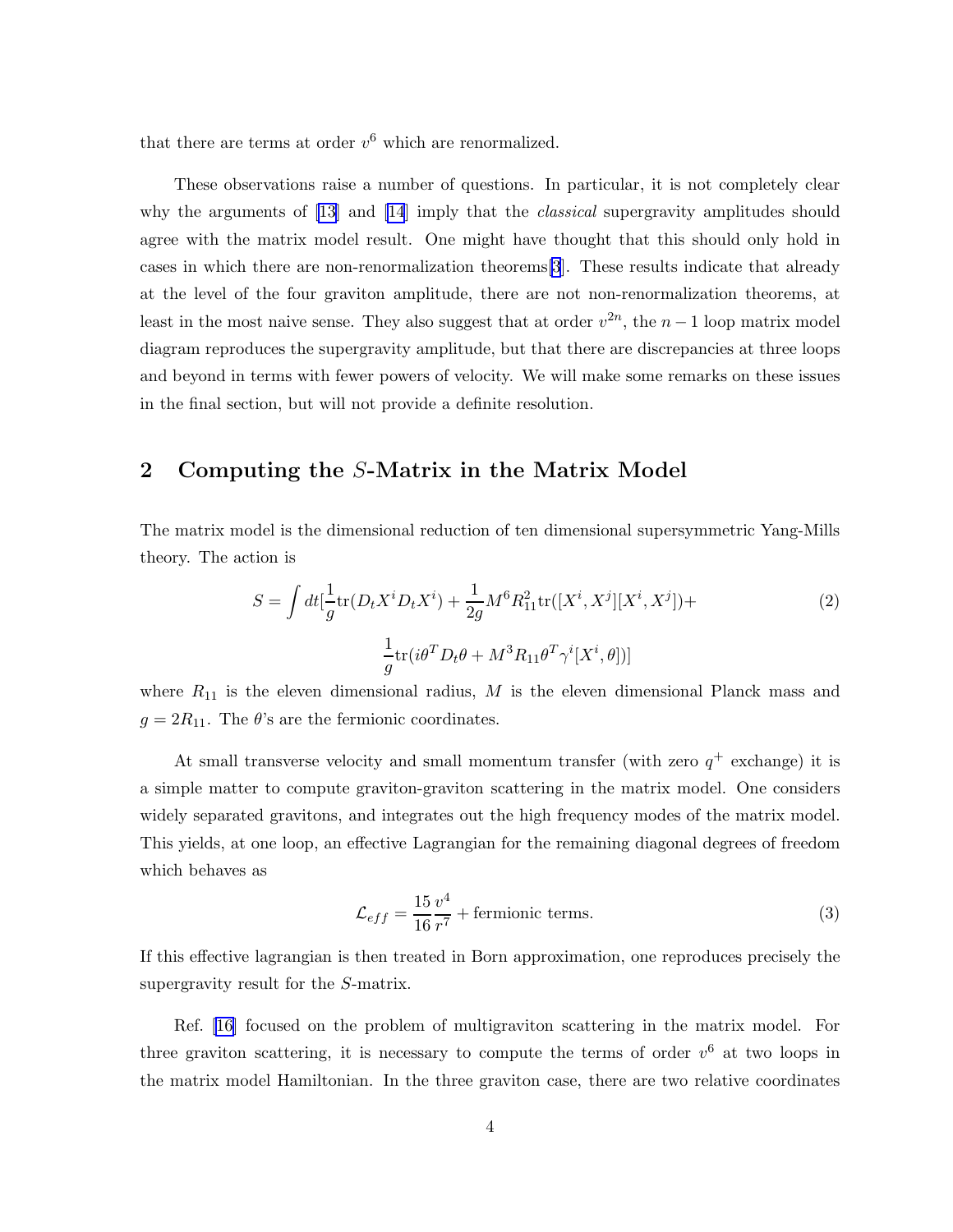and correspondingly two relative velocities. The basic strategy of [\[16](#page-17-0)], which will also be the strategy of this paper, was to consider the case where one of the relative separations, say  $x_{13} = x_1 - x_3 = R$ , was much larger than  $x_{12} = r$ . In this limit, oscillators with frequency of order  $R$  can be integrated out first, yielding an effective lagrangian for those with mass (frequency) of order r (or zero). This effective lagrangian is restricted by  $SU(2)$  symmetry. Finally, one can consider integrating out oscillators with mass of order r.

In computing the S-matrix for three graviton scattering, as discussed already in [\[16](#page-17-0)], it is necessary not only to compute the terms of order  $v^6$  in the effective action, but also to consider terms in the scattering amplitude which are of second order in the *one loop*  $(v^4)$  effective action. In other words, working with the effective action, it is necessary to go to higher order in the Born series.

In [\[16](#page-17-0)], it was observed that terms of the form

$$
\frac{v_3^4 v_{12}^2}{R^7 r^7} \tag{4}
$$

cannot appear in the effective action of the matrix model. This is seen by simple power counting arguments. The  $v_3$  factors can only arise from couplings to heavy fields. Integrating out the fields with mass of order R at one loop, the leading terms involving the light fields  $x^a$  are [\[11](#page-17-0), [22](#page-17-0)] of the form  $v_3^4 x^a x^a/R^9$ . Moreover, it was argued that the terms in (4) were not generated by the higher order Born series referred to above. This last point, however, is incorrect, and is the source of the error. In fact, it is easy to find the corresponding term in the matrix model S-matrix.



Figure 1: Ladder contribution to the supergravity amplitude. Solid lines are the scattering gravitons. Wiggly lines represent virtual gravitons with zero longitudinal momentum.

Consider the problem first from a Hamiltonian viewpoint. We wish to compare the supergravity graph of fig. 1 with the contribution of fig. 2 in old fashioned (time-ordered) perturbation theory. The second graph represents the iteration of the one loop effective Hamiltonian to second order. In momentum space, it has the correct  $\frac{1}{q_3^2 q_1^2}$  behavior to reproduce the  $\frac{1}{R^7 r^7}$  behavior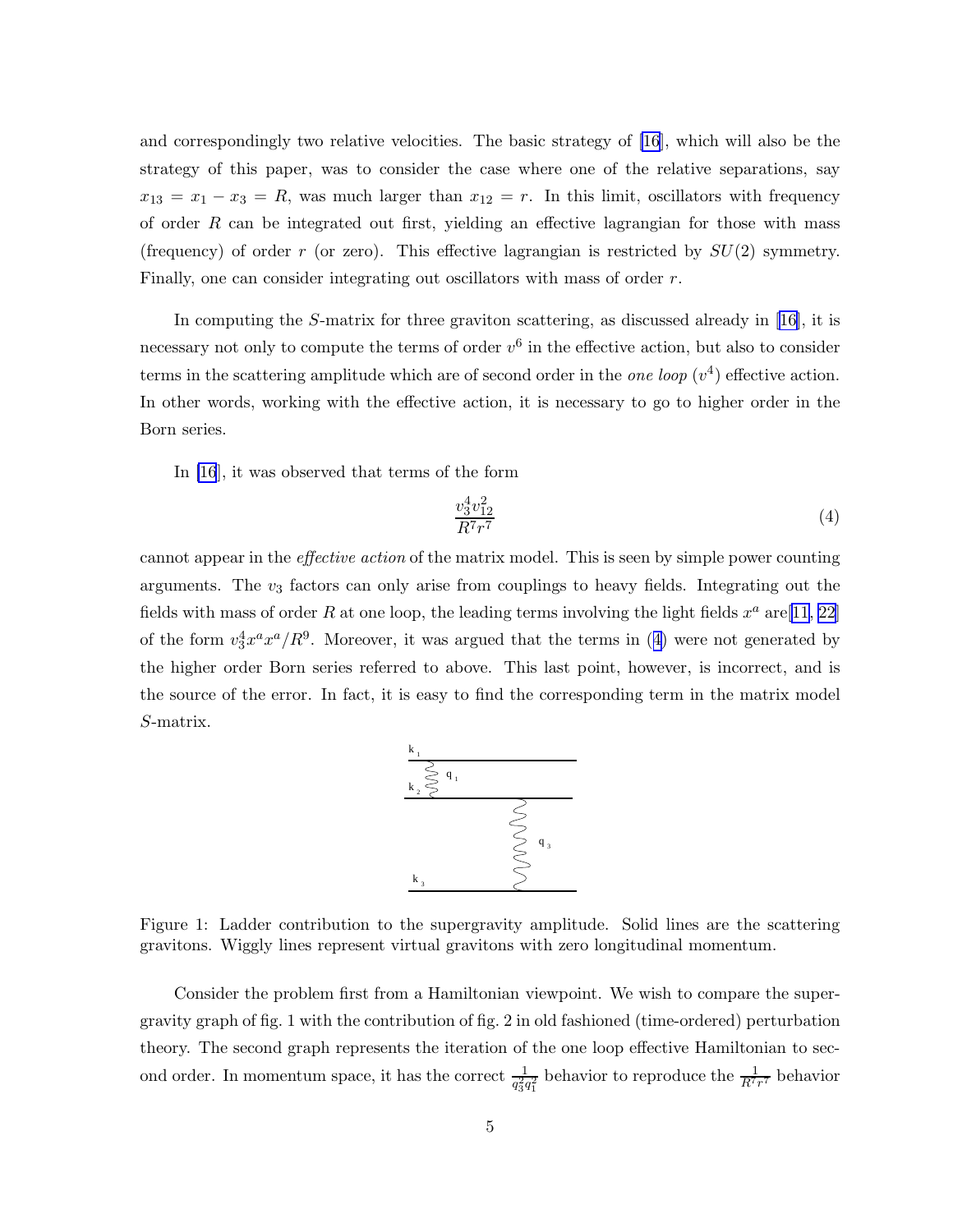

Figure 2: Corresponding contribution in the matrix model involving iteration of the one loop Hamiltonian. Dashed lines represent matrix elements of the interaction potential.

of the missing supergravity S-matrix term. However, it has also an energy denominator, and various factors of velocity. It is straightforward to check that this energy denominator is proportional to  $\frac{1}{2k_2\cdot q_1+q_1^2}$ , the propagator appearing in the covariant diagram of fig. 1. To compare the diagrams in more detail, one also needs matrix elements of the type  $\langle \vec{k}_i + \vec{q} | H' | \vec{k}_i \rangle$  where  $H'$ is the one loop Hamiltonian. The leading term in powers of momentum transfer is easily seen to reproduce the corresponding term in the supergravity diagram. In other words, if one ignores the difference in the momenta of the particles in the initial, final and intermediate states, one obtains exact agreement. To see if higher order terms can cancel the energy denominator and reproduce the missing term, it is necessary to keep at least terms linear in the momentum transfer. The problem is that it is not clear how the momentum and  $r$  factors are to be ordered in the Hamiltonian. Depending on what one assumes about this ordering, one obtains quite different answers.

Of course, the full model has no such ordering problem. It is only our desire to simplify the calculation using the effective Hamiltonian that leads to this seeming ambiguity. There is an alternative approach, however, which leads to an unambiguous answer, and where one can exploit the simplicity of the one loop effective action. This is to use the path integral. As we will see, the path integral approach permits an unambiguous resolution of the ordering problem.

#### 2.1 Path integral Computation of the S-Matrix

Let us consider the problem of computing the S-matrix using the path integral. We will use an approach which is quite close to the eikonal approximation (it is appropriate for small angle scattering) which has been used in most analyses of matrix model scattering. It is helpful, first, to review some aspects of potential scattering. In particular, let us first see how to recover the Born approximation by studying motion near a classical trajectory.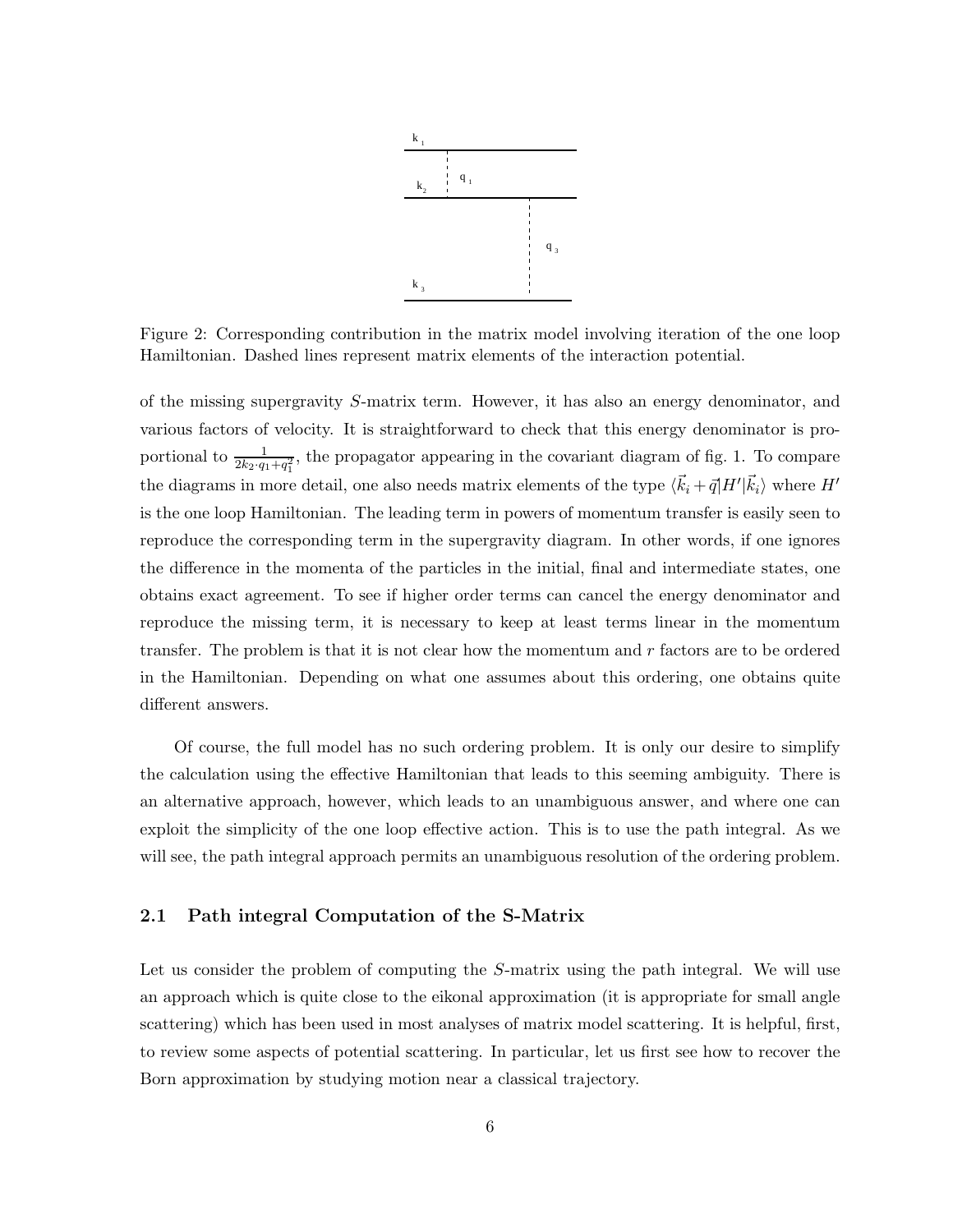A useful starting point is provided in[[7](#page-17-0)]. In the path integral, it is most natural to compute the quantity

$$
\langle \vec{x}_f | e^{-iHT} | \vec{x}_i \rangle = \int [dx] e^{iS}.
$$
\n(5)

To compute the S-matrix, one wants to take the initial and final states to be plane waves, so one multiplies by  $e^{i\vec{p}_i \cdot \vec{x}_i}e^{-i\vec{p}_f \cdot \vec{x}_f}$  and integrates over  $x_i$  and  $x_f$ . For small angle scattering in a weak, short-ranged potential, one expects that the dominant trajectories are those for free particles,

$$
\vec{x}_o(t) = \frac{\vec{x}_i + \vec{x}_f}{2} + \vec{v}t\tag{6}
$$

where t runs from  $-\frac{T}{2}$  $\frac{T}{2}$  to  $\frac{T}{2}$ , and  $\vec{v} = \frac{\vec{x}_f - \vec{x}_i}{T}$  $\frac{-\vec{x}_i}{T}$ . It is convenient to change variables[[7](#page-17-0)] to  $\vec{v}$  and  $\vec{b}$ ,

$$
\vec{b} = \frac{\vec{x}_f + \vec{x}_i}{2}.\tag{7}
$$

The complete expression for the amplitude is then

$$
\mathcal{A}_{i \to f} = \int d^9 v \int d^9 b e^{i \vec{b} \cdot (\vec{p}_f - p_i)} e^{i \vec{v} \cdot (\vec{p}_i + \vec{p}_f)} \int [d\vec{x}] e^{iS}.
$$
\n(8)

Now if we expand the classical action about this solution, writing

$$
\vec{x} = \vec{x}_o + \delta \vec{x} \tag{9}
$$

(note  $\delta \vec{x}$  includes both classical corrections to the straight line path and quantum parts) we have a free piece

$$
S_o = v^2 T/2. \tag{10}
$$

For large  $T$ , the  $v$  integral can be done by stationary phase, yielding

$$
\vec{v} = \frac{\vec{p}_f + \vec{p}_i}{2}.\tag{11}
$$

We will see that this effectively provides the ordering prescription we require for the matrix model problem.

For the case of potential scattering, expand  $e^{iS}$  in powers of V, and replace the potential by its Fourier transform. The leading semiclassical contribution to the amplitude is then proportional to

$$
\int d^9b e^{i\vec{b}\cdot(\vec{p}_f - \vec{p}_i)} \int d^9q \int dt V(q) e^{i\vec{q}\cdot(\vec{b} + \vec{v}t)}.
$$
\n(12)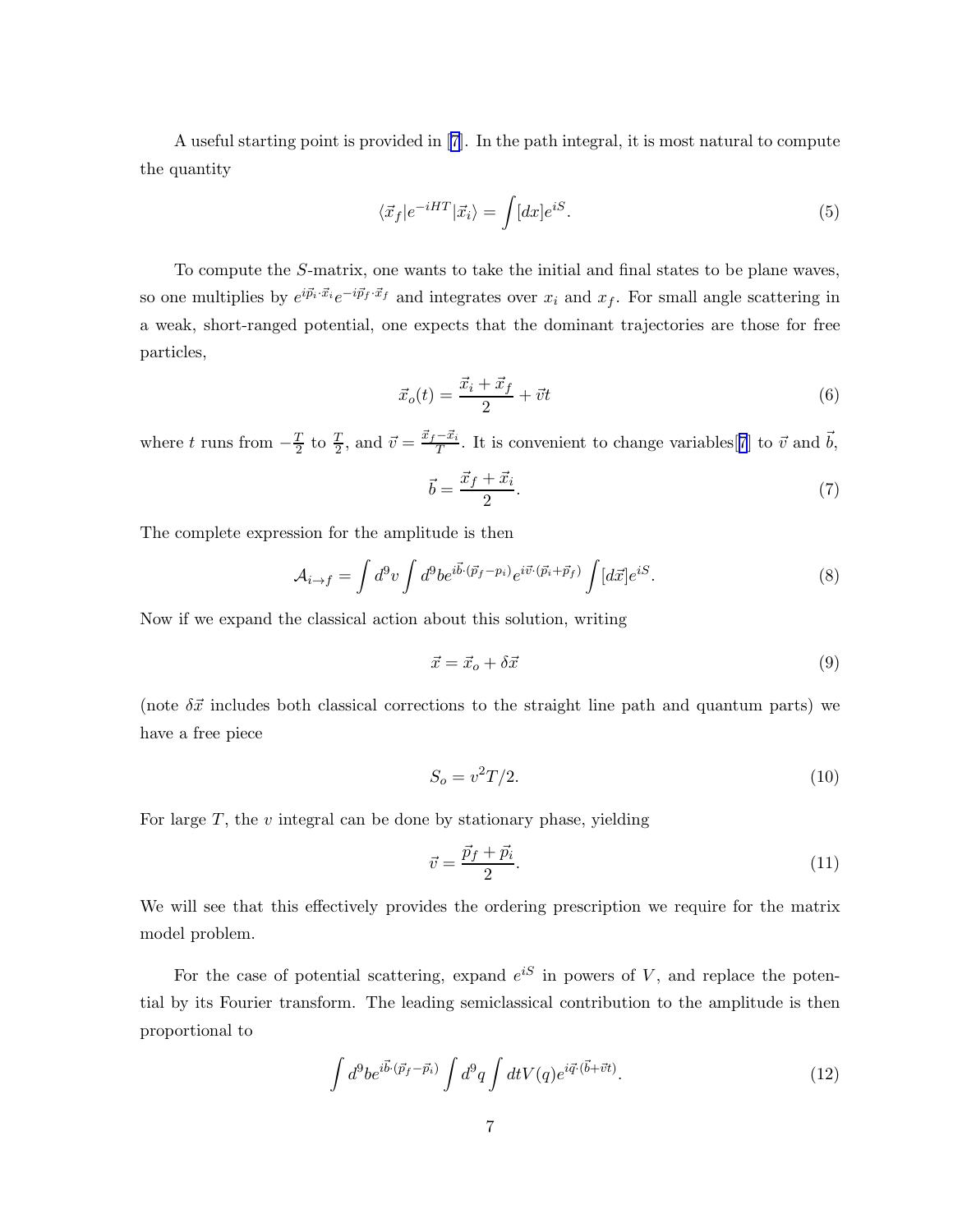The t integral gives a  $\delta$ -function for energy conservation, while the b integral sets  $\vec{q} = \vec{p}_f - \vec{p}_i$ . This is precisely the Born approximation result.

Higher terms in the Born series can be worked out in a similar fashion. Time ordering the terms and replacing the potential by its Fourier transform, the time integrals almost give the expected energy denominators. The terms linear in momentum transfer (involving  $\vec{v} \cdot \vec{q}$ ) are given correctly, but the  $\bar{q}^2$  terms are not. These terms must be generated by the expansion of V in powers of  $\delta x$ , which generates additional powers of  $\vec{q}$ . This problem, which is essentially the problem of recoil discussed in [\[24](#page-18-0)], will be analyzed in a separate publication [\[25](#page-18-0)]. Here we will work to leading order in  $q$ , and second order in  $V$ .

At second order in  $V$ , we need to consider an expression of the form

$$
\int dv \int db e^{i\vec{v} \cdot \frac{\vec{p}_i + \vec{p}_f}{2}} e^{i\vec{b} \cdot (\vec{p}_f - \vec{p}_i)} e^{-\frac{v^2 T}{2}} \int_{-\frac{T}{2}}^{\frac{T}{2}} dt_1 \int_{-\frac{T}{2}}^{\frac{T}{2}} dt_2 V(\vec{x}(t_1)) V(\vec{x}(t_2)). \tag{13}
$$

Time order the  $t_1, t_2$  integrals, and Fourier transform each of the factors of V. The integral over  $\vec{v}$  is again done by stationary phase, and the resulting expression has the form:

$$
\frac{1}{2!} \int_{-\frac{T}{2}}^{\frac{T}{2}} dt_1 \int_{-\frac{T}{2}}^{t_1} dt_2 \int db \int dq_1 \int dq_2 \mathcal{V}(\vec{q}_1) \mathcal{V}(\vec{q}_2) e^{i \cdot b(\vec{p}_f - \vec{p}_i) + i\vec{q}_1 \cdot (\vec{b} + \vec{v}t_1) + i\vec{q}_2 \cdot (\vec{b} + \vec{v}t_2)} \tag{14}
$$

It is now straightforward to do the  $t_i, \vec{q_i}$ , and  $\vec{b}$  integrals. The integral over  $t_2$  yields the energy denominator,  $\frac{1}{\vec{v}\cdot\vec{q}_2}$ . This differs from the exact energy denominator by terms of order  $q^2$ . The final integral over  $t_1$  yields the overall energy conserving  $\delta$ -function. Up to these terms of order  $q^2$ , this is exactly the second order Born approximation expression.

### 2.2 The Ladder Graphs

We are now in a position to compare the supergravity and matrix model ladder graphs (see fig. 1 and 2). On the supergravity side, the calculation is completely standard, and proceeds along thelines of  $[16]$  $[16]$  $[16]$ . As there, we take the vertices from  $[26]$ <sup>2</sup> and require that the polarizations of the incoming and outgoing gravitons be identical (as is true to leading order in the inverse distance in the matrix model). The  $N_2 N_3 \frac{v_3^4}{q_3^2}$  term comes from the second vertex, and is precisely of the same form as in graviton-graviton scattering. The vertex on the first graviton line is

$$
-k_{1\sigma}(k_{1\gamma}-q_{1\gamma})-(k_{1\sigma}-q_{1\sigma})k_{1\gamma}+2k_{1\sigma}k_{1\gamma}+2(k_{1\sigma}-q_{1\sigma})(k_{1\gamma}-q_{1\gamma}).
$$
\n(15)

<sup>&</sup>lt;sup>2</sup>Tobe consistent with the authors [[19,](#page-17-0) [23\]](#page-18-0) who use  $\kappa^2 = 16\pi^5$ , the 3-vertex in [\[26](#page-18-0)] needs to be multiplied by 2.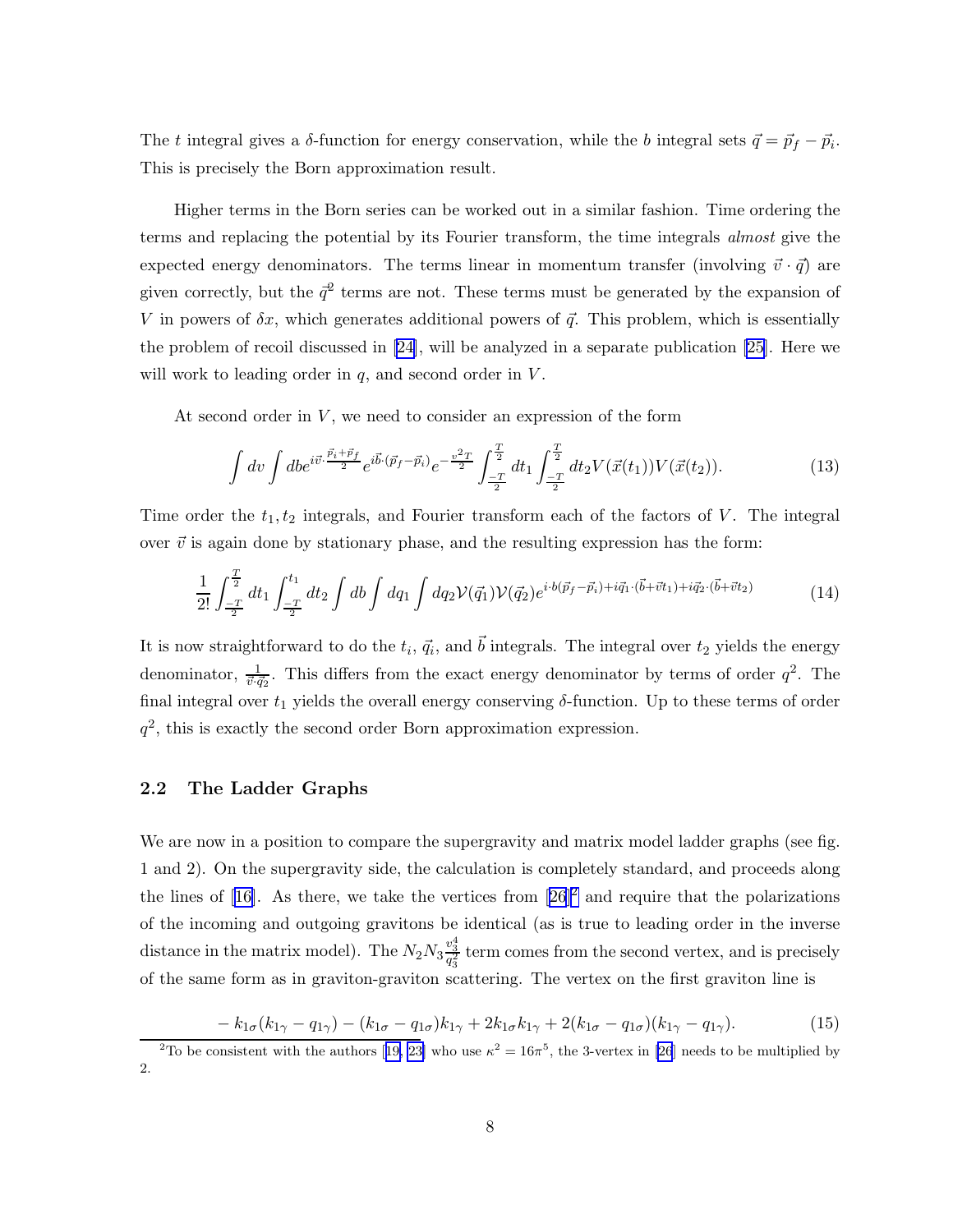From the first vertex on the second graviton line, we get a similar expression, replacing  $k_1$ with  $k_2$  and  $q_1$  by  $-q_1$ . Multiplying these factors together, and including the propagator, gives for the corresponding amplitude:

$$
\mathcal{A}_1 = (2\kappa)^4 (k_2 \cdot k_3)^2 (k_1 \cdot k_2) \frac{[(k_1 \cdot k_2) - (q_1 \cdot k_2) + \mathcal{O}(q_1^2)]}{q_1^2 q_3^2 (2k_2 \cdot q_1 + q_1^2)}.
$$
(16)

Or

$$
\mathcal{A}_1 = \frac{\kappa^4}{16} \frac{N_1 N_2^2 N_3 v_3^4 v_{12}^2 [(v_{12}^2 - \frac{2}{N_1} \vec{q}_1 \cdot \vec{v}_{12}) + \mathcal{O}(q_1^2)]}{q_1^2 q_3^2 (\vec{q}_1 \cdot \vec{v}_{12})},
$$
(17)

expressed in light cone variables with non-relativistic normalization.

Now we want to compare with the matrix model prediction, fig. 2. Recalling the averaging prescription, for the matrix elements of the interaction Hamiltonian we have (dropping terms suppressed by extra powers of  $q_3$ )

$$
\left(\frac{15}{16}\right)^2 N_1 N_2^2 N_3 v_3^4 \left(\frac{\vec{k}_1}{N_1} - \left(\frac{\vec{k}_2}{N_2}\right) - \frac{1}{2}\vec{q}_1 \left(\frac{1}{N_1} + \frac{1}{N_2}\right)\right)^4 \tag{18}
$$

$$
= \left(\frac{15}{16}\right)^2 N_1 N_2^2 N_3 v_3^4 v_{12}^2 \left[ \left(v_{12}^2 - \frac{2}{N_1} \vec{q}_1 \cdot \vec{v}_{12}\right) - \frac{2}{N_2} (\vec{q}_1 \cdot \vec{v}_{12}) + \mathcal{O}(q_1^2) \right].\tag{19}
$$

After Fourier transforming r and R (not shown above), the first term is exactly the term found on the supergravity side. The second term cancels the energy denominator, yielding a contact term,

$$
- \kappa^4 N_1 N_2 N_3 \frac{v_3^4}{8} \frac{v_{12}^2}{q_1^2 q_3^2}.
$$
\n(20)

Each of the four ladder diagrams yields an identical contribution. The sum is precisely the "missing" term of[[16\]](#page-17-0). At this level, there is no discrepancy between the DLCQ prediction for the scattering amplitude and supergravity.

# 3 Additional contributions to three graviton scattering

The method proposed in [\[16](#page-17-0)] should allow us to readily compute certain terms in the matrix model scattering amplitude. Consider, again, the case of three graviton scattering, with  $R \gg r$ . It is very easy to obtain the terms in the action involving four powers of  $v_3$  and two powers of  $v_{12}$  (fig. 3). The point, again, is that factors of  $v_3$  can be obtained only from loops involving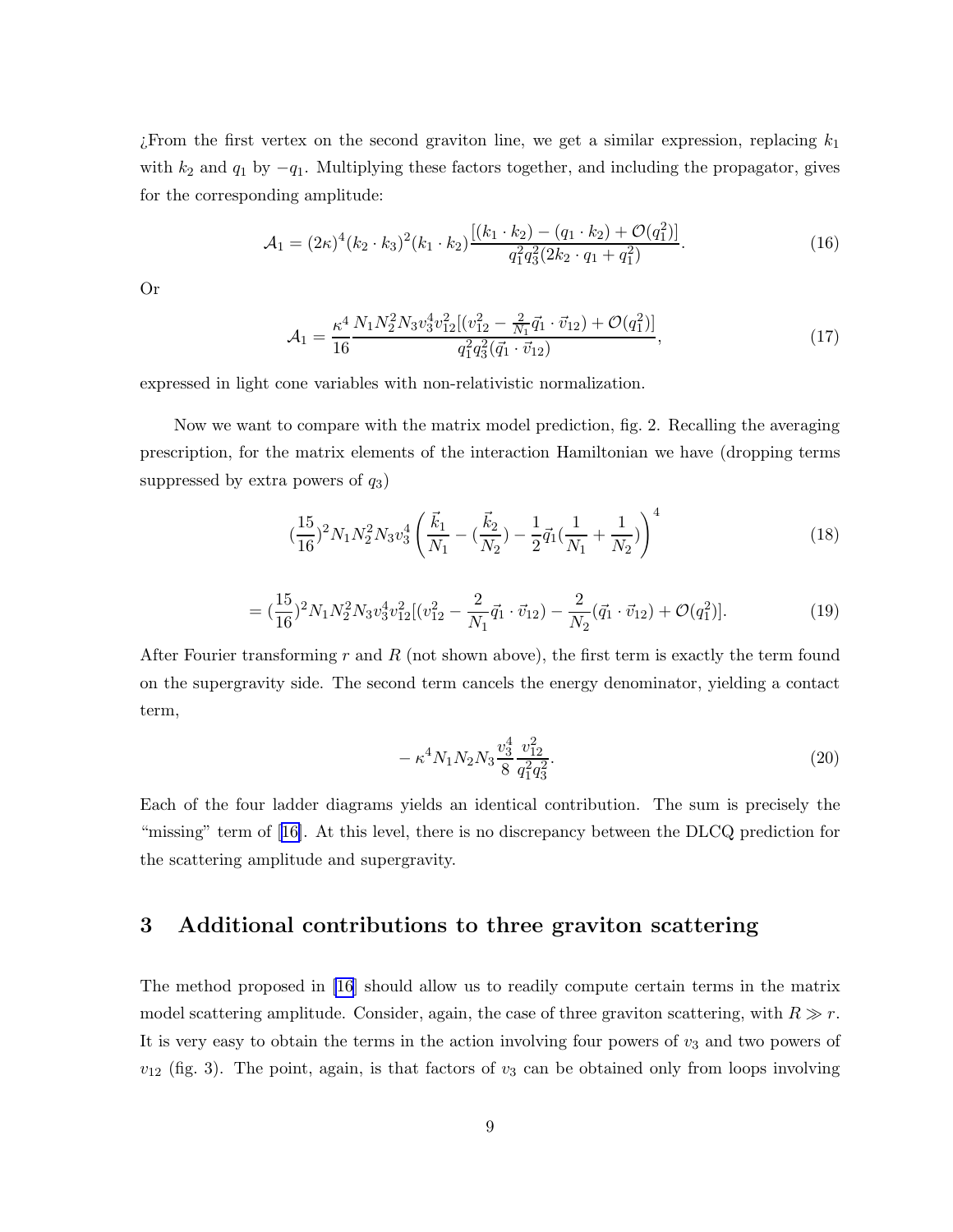

Figure 3: Matrix model contribution to three graviton amplitude.

<span id="page-9-0"></span>fields with mass of order  $R$ , and this costs powers of  $R$ ; to obtain the least suppression, one must attach  $v_{12}$  to the light fields.

Integrating out fields with mass of order  $R$  yields no terms independent of velocities or quadratic in velocities; at quartic order in velocity, one has:

$$
\mathcal{L} = \frac{15}{16} \left( \frac{v_{13}^4}{|\vec{x}_{13}|^7} + \frac{v_{23}^4}{|\vec{x}_{23}|^7} \right). \tag{21}
$$

For small  $x_{12}$ , one can expand in powers of  $x_{12}$ . The result can can be generalized to an  $SU(2)$ invariant expression:

$$
\delta \mathcal{L} = \frac{15}{64} v_3^4 [((\vec{x}_1 + \vec{x}_2) \cdot \nabla_R)^2 + (\vec{x}^a \cdot \nabla_R)^2] \frac{1}{R^7}.
$$
 (22)

Here  $x_1 + x_2$  is the center of mass of the  $1 - 2$  system (combined with the leading term, the expression is translationally invariant). The superscript a is an  $SU(2)$  index. Contracting the  $x^a$  factors, the leading (infrared divergent and finite) terms cancels [[11\]](#page-17-0). The Euclidean propagator, up to terms quadratic in velocities is given by

$$
\langle x^{+i}x^{-j} \rangle = \frac{\delta^{ij}}{\omega^2 + r^2} + \frac{4(v^iv^j) + \text{const } \delta^{ij}v^2}{(\omega^2 + r^2)^3}.
$$
 (23)

Substituting back in our expression above and performing the frequency integral yields

$$
N_1 N_2 N_3 \frac{45}{64 R_{11}^5} \frac{v_3^4}{r^5} (\vec{v}_{12} \cdot \nabla)^2 \frac{1}{R^7}.
$$
\n(24)

In deriving this expression it is necessary to keep track of various factors of 2. One comes from the two real massive fields in the loop (or equivalently, written in terms of complex fields, from an extra 2 which appears in the vertex), the other from a factor of  $g = 2R_{11}$  for a 2-loop result. It is easy to show that this is the only contribution with this  $r$  dependence and four factors of  $v_3$ .

Let's compare this with the supergravity amplitude. There is only one diagram with the tensor structure of (24); this arises from the diagram of fig. [4.](#page-10-0) There are also several terms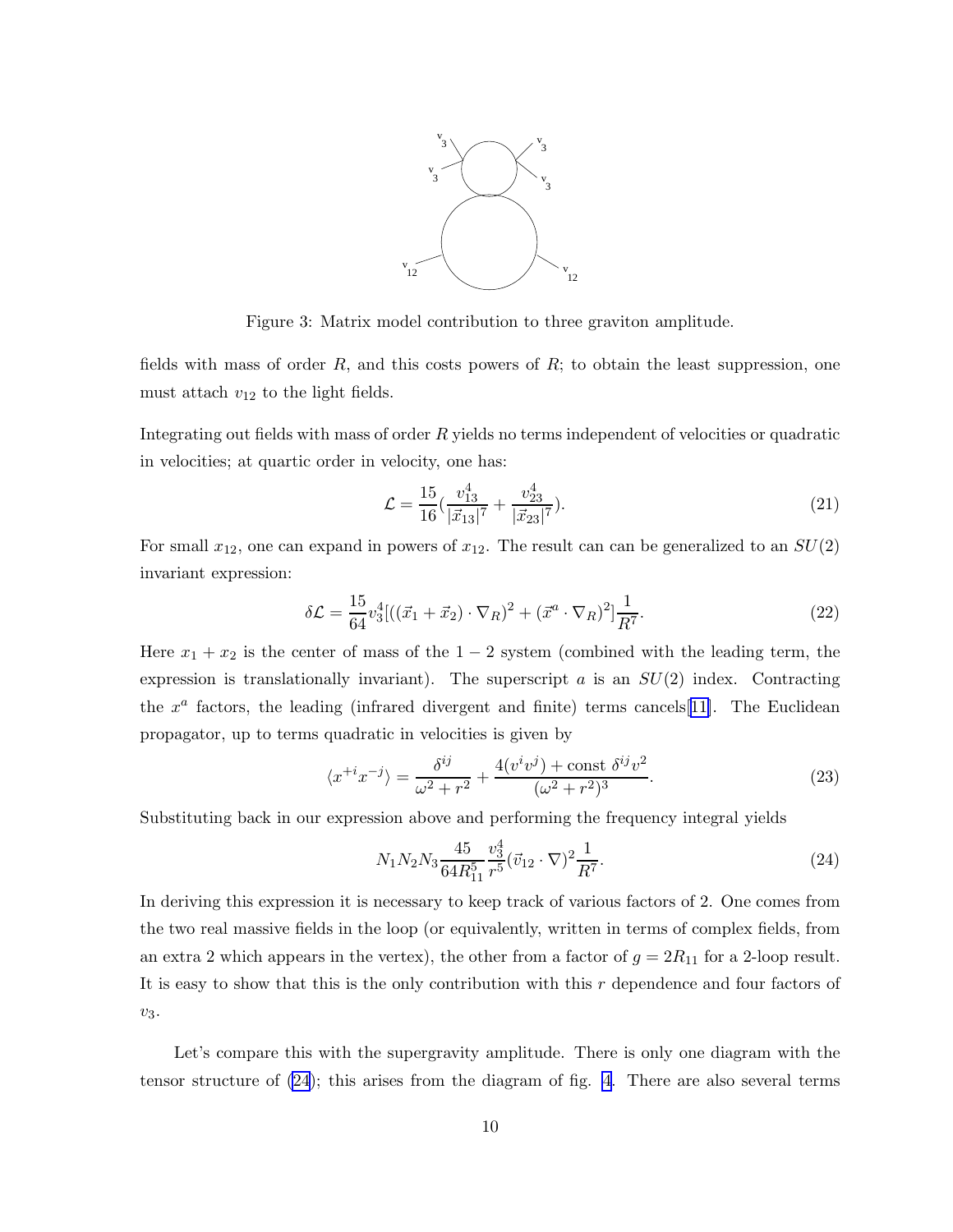<span id="page-10-0"></span>in individual diagrams of the form  $v_3^4v_{12}^2 \frac{1}{R^8r^6}$ , as well as terms of order  $1/R^9r^5$  with a different tensor structure than the matrix model result. We will shortly explain that, at the level of the S-matrix, all of these terms match, just as in the case of the leading  $1/R^7r^7$  term.



Figure 4: Contribution to three graviton amplitude involving three graviton vertex.

Let us first consider the contribution to the supergravity S-matrix of the form  $(24)$  above. The relevant diagram is shown fig. 4. It is convenient to view  $q_1$  and  $q_3$  as independent, so  $q_2 = -q_1 - q_3$  $q_2 = -q_1 - q_3$  $q_2 = -q_1 - q_3$ . From [[26\]](#page-18-0), the necessary piece of the three graviton vertex is

$$
2P_3(k_{1\sigma}k_{2\gamma}\eta_{\mu\nu}\eta_{\alpha\beta}) + 2P_6(k_{1\sigma}k_{1\gamma}\eta_{\mu\nu}\eta_{\alpha\beta}) + 4P_6(k_{1\nu}k_{2\gamma}\eta_{\beta\mu}\eta_{\alpha\sigma}) + 4P_3(k_{1\nu}k_{2\mu}\eta_{\beta\sigma}\eta_{\gamma\alpha}).
$$
 (25)

It is then a straightforward exercise to evaluate the diagram. Matters are considerably simplified by using kinematic relations such as  $k_1 \cdot q_1 = -\frac{1}{2}$  $\frac{1}{2}q_1^2, k_1 \cdot q_2 = \frac{1}{2}$  $\frac{1}{2}q_1^2 - k_1 \cdot q_3$ , etc., and dropping terms with the wrong  $R$  dependence. After only a few lines of algebra, this yields the covariant form of the amplitude:

$$
\frac{16\kappa^4[(k_1 \cdot k_3)^2(k_2 \cdot q_3)^2 + (k_2 \cdot k_3)^2(k_1 \cdot q_3)^2 - 2(k_1 \cdot k_3)(k_2 \cdot k_3)(k_1 \cdot q_3)(k_2 \cdot q_3)]}{q_1^4 q_3^2} \tag{26}
$$

Changing to light cone variables with non-relativistic normalization gives

$$
\frac{\kappa^4 N_1 N_2 N_3}{2R_{11}^3} v_3^4 \left( (\vec{v}_1 - \vec{v}_2) \cdot \vec{q}_3 \right)^2 \frac{1}{q_1^4 q_3^2}.
$$
\n(27)

Then Fourier transforming gives precisely the matrix model result([24](#page-9-0)).

There are several other kinematic structures which appear in individual supergravity diagrams which do not arise in the matrix model computation, and thus must be produced by iteration of the one loop action. The cancellation, in fact, is closely related to the cancellation we have studied of the leading term. For example, there are terms from the diagram of fig. 4 which behave as  $\frac{v_3^4 v_{12}^2}{R^8 r^6}$ . To see how this and other terms cancel, let us return to our earlier discussion. There, we set  $q_1 = -q_2$ . However, we should be more careful, and write  $q_2 = -q_1 - q_3$ . Then from fig. 4 we have a contribution

$$
-\frac{\kappa^4}{2}N_1N_2N_3v_3^4v_{12}^2(\frac{q_1\cdot q_2+q_1\cdot q_3+q_2\cdot q_3}{q_1^2q_2^2q_3^2})\tag{28}
$$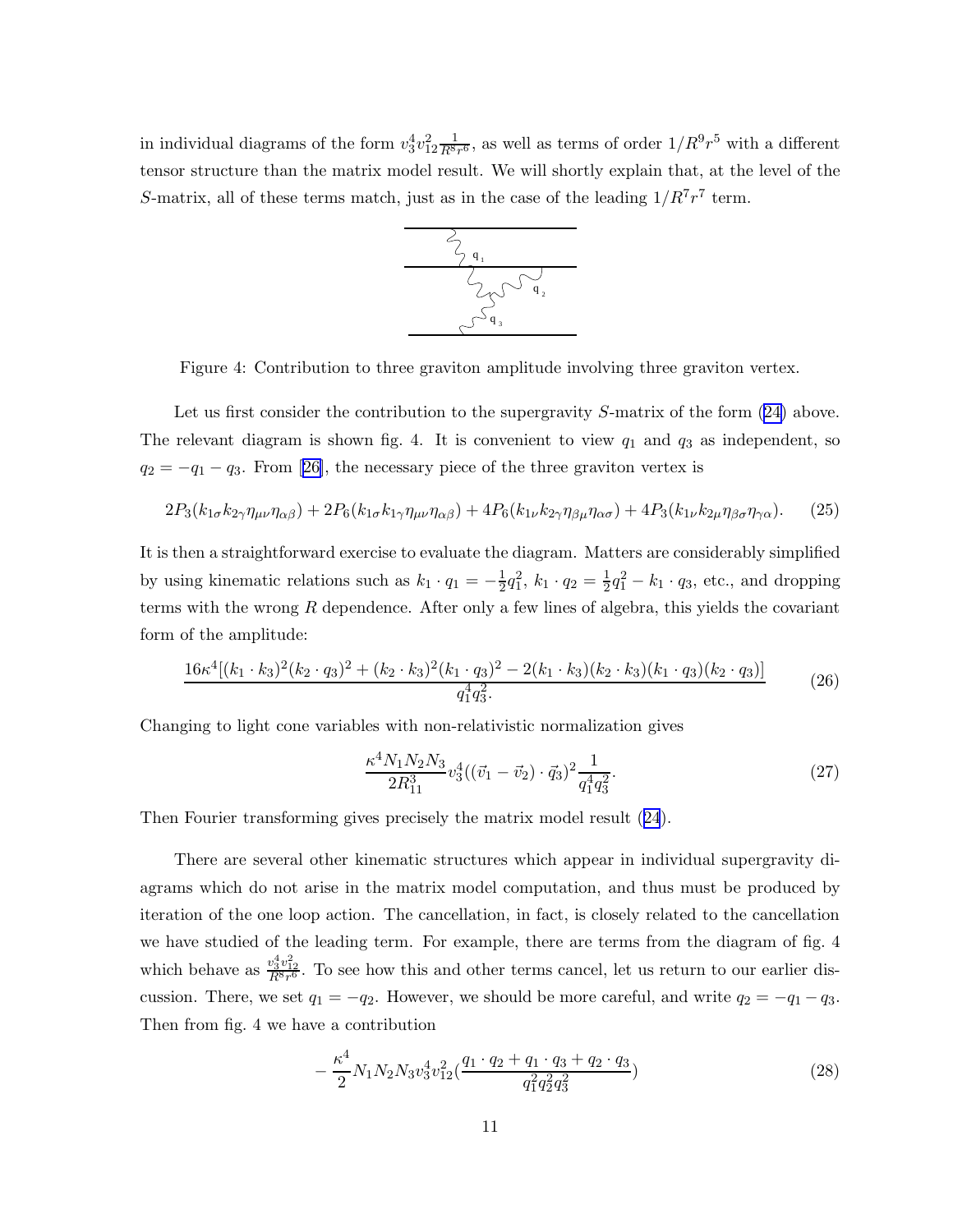<span id="page-11-0"></span>(previously we kept only the first term and set  $q_1 = -q_2$ ). We also have the supergravity term involving the 4-vertex discussed in[[16\]](#page-17-0)

$$
-\frac{\kappa^4}{2}N_1N_2N_3v_3^4v_{12}^2\left(\frac{1}{q_1^2q_3^2}+\frac{1}{q_2^2q_3^2}\right). \tag{29}
$$

On the matrix model side, the higher order Born terms yield

$$
-\frac{\kappa^4}{4}N_1N_2N_3v_3^4v_{12}^2\left(\frac{1}{q_1^2q_3^2}+\frac{1}{q_2^2q_3^2}\right). \tag{30}
$$

As before, the leading terms match. Expanding in powers of  $q_3$ , it is not hard to check that the coefficients of  $q_1 \cdot q_3$  and  $(q_1 \cdot q_3)^2$  match as well.

### 4 More Gravitons

### 4.1 n-Graviton Scattering

Certain terms in the four and higher graviton scattering amplitude are easily evaluated by these methods. On the matrix model side, the calculations are particularly simple. One can, for example, consider a generalization of the three graviton calculation above, indicated in fig. 5. At two loops, we saw that we generate in  $SU(3)$  an effective coupling,

$$
\frac{45}{64}v_3^4(\vec{v}_{12}\cdot\vec{\nabla}_R)^2\frac{1}{R^7r^5}.\tag{31}
$$

We can generalize this to the case of  $SU(4)$ , with the hierarchy  $x_{4i} \gg x_{3\ell} \gg x_{21}$ , where  $i = 1, 2, 3$  and  $\ell = 1, 2$ . In other words, we again suppose that there is a hierarchy of distance scales, with one particle very far from the other three, and one of these three far from the remaining two. Again, we proceed by first integrating out the most massive states, then the next most massive, and so on. After the first two integrations, we generate a term (among others)

$$
\frac{45}{64}v_4^4(\vec{v}_3 \cdot \nabla_4)^2 \frac{1}{|\vec{x}_4|^7} \left(\frac{1}{|\vec{x}_{31}|^5} + \frac{1}{|\vec{x}_{32}|^5}\right).
$$
\n(32)

As before, expand this term in powers of the small distances  $x_1, x_2$ , and generalize to an  $SU(2)$ -invariant expression, yielding:

$$
\frac{45}{256}v_4^4(\vec{v}_3 \cdot \nabla_4)^2 \frac{1}{|\vec{x}_4|^7} (\vec{x}^a \cdot \nabla_3)^2 \frac{1}{|\vec{x}_3|^5}.
$$
\n(33)

Finally, the integration of  $x_a$  yields various terms. The piece of  $\langle x_a^i x_a^j \rangle \propto v^i v^j$  yields

$$
\frac{135}{256}v_4^4(\vec{v}_3 \cdot \vec{\nabla}_4)^2 \frac{1}{|\vec{x}_4|^7} (\vec{v}_{12} \cdot \vec{\nabla}_3)^2 \frac{1}{|\vec{x}_3|^5} \frac{1}{|\vec{x}_{12}|^5}.
$$
 (34)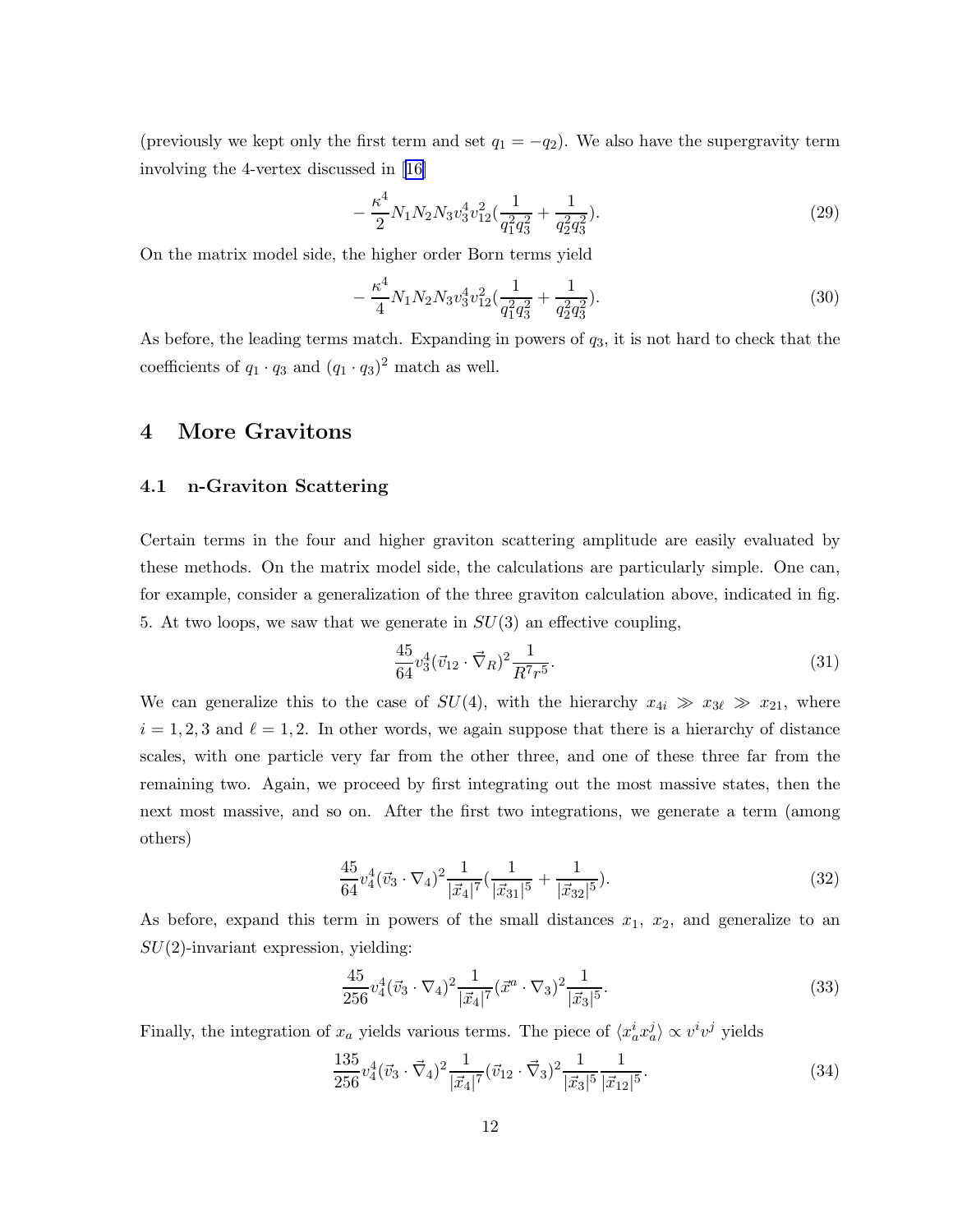<span id="page-12-0"></span>Higher order terms corresponding to  $n$ -graviton scattering generated in a similar fashion will be discussed below.



Figure 5: A matrix model diagram contributing to four graviton scattering.



Figure 6: Another diagram which is easily computed.

Another term which is easily obtained is indicated in the diagram in fig. 6. This graph includes the interaction of the light  $SU(2)$  fields from integrating out the fields with mass of order  $x_4$  at one loop, as well as those obtained by integrating out the fields of mass  $x_3$  at one loop. The relevant interactions are

$$
\left(\frac{15}{64}\right)^2 \left(v_4^4 v_3^4\right) \left[\left(\vec{x}^a \cdot \vec{\nabla}_4\right)^2 \frac{1}{|\vec{x}_4|^7} \left(\vec{x}^a \cdot \vec{\nabla}_3\right)^2 \frac{1}{|\vec{x}_3|^7}\right] \tag{35}
$$

Now contracting the  $x^a$  factors as in fig. 6 yields a term:

$$
4\left(\frac{15}{64}\right)^2 \left[ v_4^4 v_3^4 \left(\nabla_4^i \nabla_4^j\right) \frac{1}{|\vec{x}_4|^7} \left(\nabla_3^i \nabla_3^j\right) \frac{1}{|\vec{x}_3|^7} \right] \frac{1}{|\vec{x}_{12}|^3}
$$
(36)

On the supergravity side, the required computations are somewhat more complicated. The easiest to consider is the first term([34\)](#page-11-0) above. This term is generated by the diagram of fig. 7.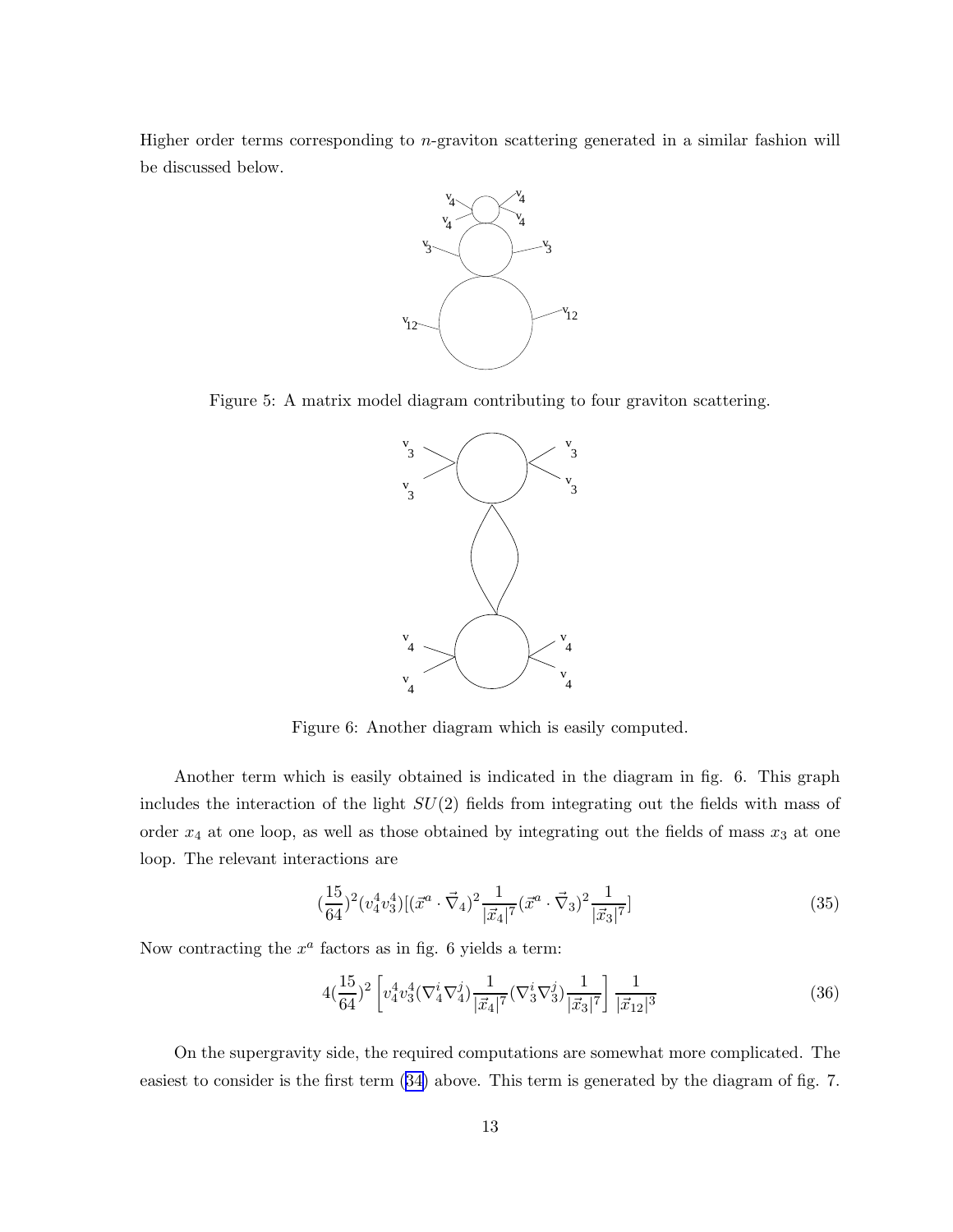

Figure 7: A supergravity contribution to four graviton scattering.

It is not difficult to find the particular tensor structures which give the matrix model expression [\(34\)](#page-11-0). Focus first on the terms involving  $\vec{v}_3 \cdot \vec{\nabla}_4$ . These must come from dotting  $k_3$  into  $q'_2$  $'_{2}$  or  $q_{4}.$ Calling  $q'_2 = -q_3 - q_4$ , the relevant term in the three graviton vertex is  $(\mu, \alpha$  are the polarization indices carried by the graviton with momentum  $q'_2$  $\binom{1}{2}$ 

 $2\,\bigl[\mathit{P}_3(q'_2$  $Q'_{2\sigma}q_{3\gamma}\eta_{\mu\nu}\eta_{\alpha\beta})+P_6(q'_2)$  $q'_{2\sigma}q'_{2\gamma}\eta_{\mu\nu}\eta_{\alpha\beta})+2P_6(q'_2)$  $q'_{2\nu}q_{3\gamma}\eta_{\beta\mu}\eta_{\alpha\sigma})+2P_3(q'_2)$  $\left\{ \frac{\partial \omega}{\partial \rho} \partial_\rho \eta_{\gamma \alpha} \right) \right] k_{4 \sigma} k_{4 \gamma} k_{3 \nu} k_{3 \beta} \left( 37 \right)$ Only a few permutations actually contribute, and one obtains simply

$$
2(k_3 \cdot q_4)^2 k_{4\mu} k_{4\alpha} \tag{38}
$$

So the whole diagram collapses to  $\frac{2(k_3 \cdot q_4)^2}{q^4}$  $\frac{q_3 \cdot q_4}{q_3^4}$  times the three graviton term we evaluated earlier. The result agrees completely with the matrix model computation([34\)](#page-11-0).

Indeed, one can now go on to consider similar terms in n-graviton scattering. The supergravity graph indicated in fig. 8 can be evaluated by iteration. The coupling of the  $n-1$ graviton is similar to that of the third graviton in the 4-graviton amplitude and can be treated in an identical fashion. The result then reduces to the  $n-1$  graviton computation. So one obtains

$$
\frac{15}{16}(\frac{3}{4})^{n-2}v_n^4(\vec{v}_{n-1}\cdot\vec{\nabla}_n)^2 \frac{1}{|\vec{x}_n|^7}(\vec{v}_{n-2}\cdot\vec{\nabla}_{n-1})^2 \frac{1}{|\vec{x}_{n-1}|^5} \dots (\vec{v}_3\cdot\vec{\nabla}_4)^2 \frac{1}{|\vec{x}_4|^5}(\vec{v}_{12}\cdot\vec{\nabla}_3)^2 \frac{1}{|\vec{x}_3|^5} \frac{1}{|\vec{x}_{12}|^5} (39)
$$

The corresponding term in the matrix model effective action is also obtained by iteration. It is easy to generalize the calculation of fig. 5 to the case above. Repeating our earlier computations gives precisely the result of eqn. (39) above.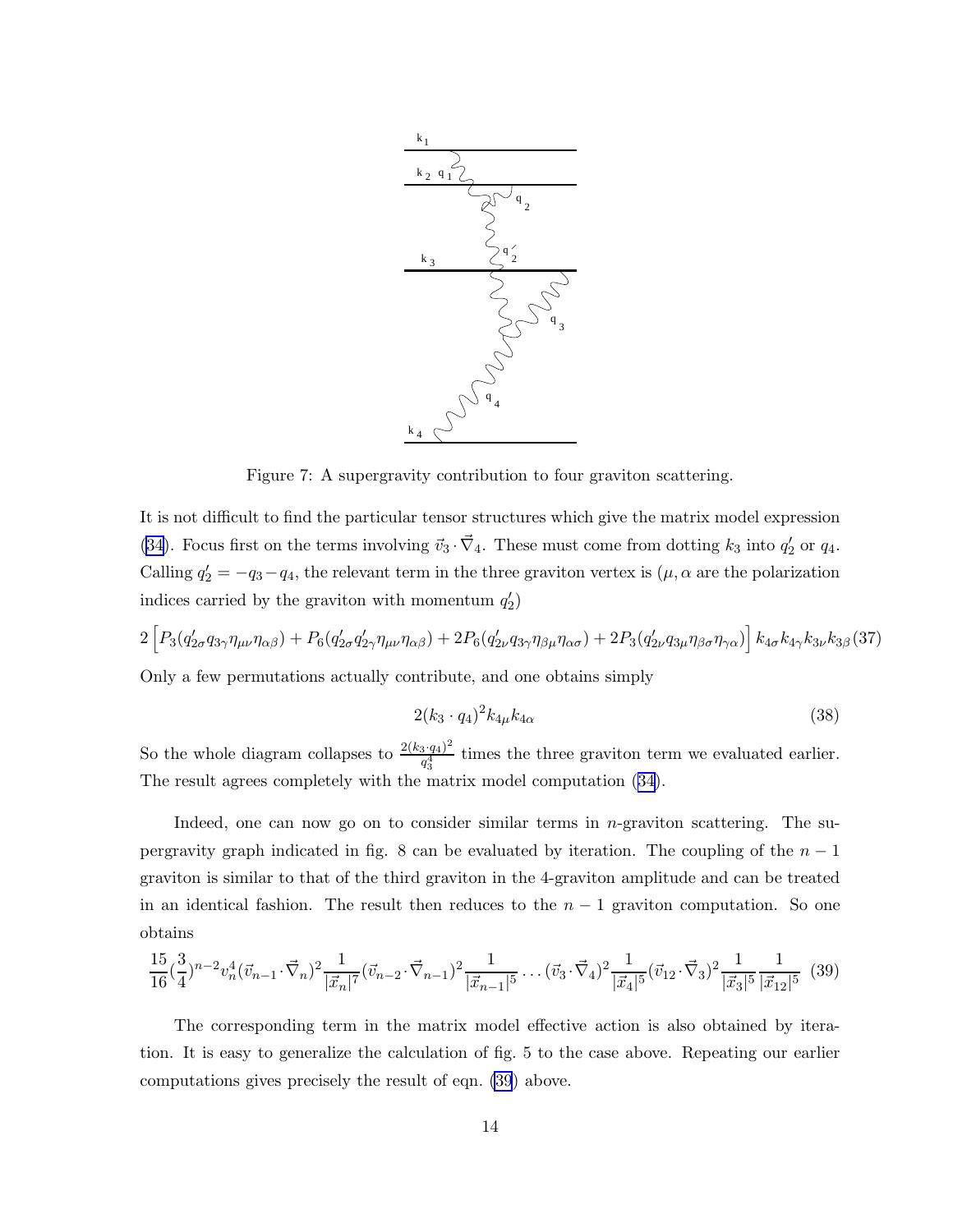The computation of the part of the supergravity amplitude corresponding to eqn. [\(36](#page-12-0)) is more complicated. This term is generated by the sum of several diagrams. We will not attempt a detailed comparison here, leaving this, as well as certain other terms, for future work.



Figure 8: Diagram contributing to *n* graviton scattering.

#### 4.2 Other Dimensions

According to the Matrix model hypothesis, the compactification of M-theory to  $11 - k$  dimensions is described by  $k + 1$  dimensional super Yang-Mills theory[\[27](#page-18-0)]. For graviton-graviton scattering, this has been done in[[30](#page-18-0)]. It is a simple matter to extend our analysis to these cases.

As a simple illustration, consider the three graviton case. Working in units where the compact dimensions have  $R_k = 1$ , then the Fourier transforms needed to convert the supergravity result([27](#page-10-0)) to an effective potential are

$$
\frac{\kappa^2 v_3^4}{4(2\pi)^{1+k}} \int \frac{d^{9-k}q_3}{(2\pi)^{9-k}} \frac{e^{i\vec{q}_3 \cdot \vec{R}}}{q_3^2} = \frac{v_3^4}{2^{1+k}(\sqrt{\pi})^{1+k}} \frac{1}{R^{7-k}} \Gamma(\frac{7-k}{2})
$$
(40)

and

$$
\frac{2\kappa^2 v_{12}^i v_{12}^j}{(2\pi)^{1+k}} \int \frac{d^{9-k}q_1}{(2\pi)^{9-k}} \frac{e^{i\vec{q}_1 \cdot \vec{r}}}{q_1^4} = \frac{v_{12}^i v_{12}^j}{2^k (\sqrt{\pi})^{1+k}} \frac{1}{r^{5-k}} \Gamma(\frac{5-k}{2}).\tag{41}
$$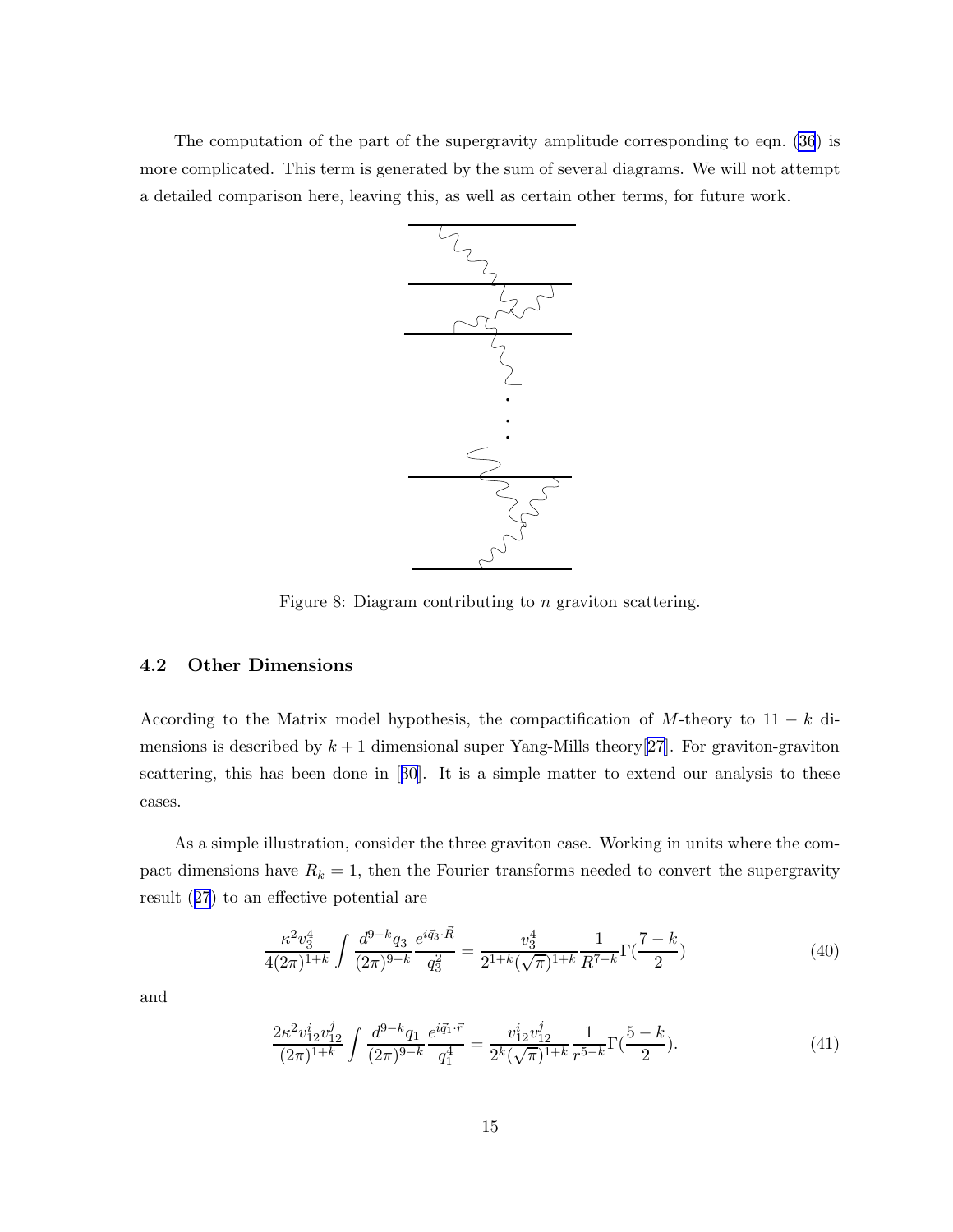<span id="page-15-0"></span>On the matrix model side, the loop integrals arising from integrating out the massive states must now be performed in  $k + 1$  dimensions giving

$$
-6v_3^4 \int \frac{d^{1+k}p}{(2\pi)^{1+k}} \frac{1}{(p^2+R^2)^4} = \frac{v_3^4}{2^{1+k}(\sqrt{\pi})^{1+k}} \frac{1}{R^{7-k}} \Gamma(\frac{7-k}{2})
$$
(42)

and

$$
4v_{12}^i v_{12}^j \int \frac{d^{1+k}p}{(2\pi)^{1+k}} \frac{1}{(p^2+r^2)^3} = \frac{v_{12}^i v_{12}^j}{2^k (\sqrt{\pi})^{1+k}} \frac{1}{r^{5-k}} \Gamma(\frac{5-k}{2})
$$
(43)

in agreement with the supergravity result above. All of the integrals are convergent for  $k \leq 4$ and since these same integrals are needed for our  $n$ -graviton result, it is a simple matter to show that the agreement we have found here persists for arbitrary  $n$ .

## 5 Some Puzzles

In the original discussion of [\[1\]](#page-16-0), as well as in [\[12](#page-17-0)], the question was raised: why does the lowest order matrix model calculation reproduce the tree level supergravity result for graviton-graviton scattering. The scattering amplitude is given by a power series in  $\frac{gN}{r^3}$ , and one ultimately wants to take a limit with  $N \to \infty$ , g fixed. Moreover, one wants to take this limit uniformly in r, i.e. one does not expect to scale distances with  $N$ . The answer suggested by these authors was that the explanation lies in a non-renormalization theorem for  $v^4$  terms, which insures that the one-loop result is exact. The required cancellation was demonstrated at two loops in[[8](#page-17-0)]. Such a theorem for four derivative terms in four dimensional field theory was proven in[[9](#page-17-0)]. The complete proof for the matrix model was finally provided in[[10](#page-17-0)].

The agreement of three graviton scattering in the matrix model with supergravity suggests that there are more non-renormalization theorems governing the various possible terms at order  $v^6$ .Indeed, in the case of  $SU(2)$ , a proof was provided in [[28](#page-18-0)]. On the other hand, it is rather easy to see, following reasoning similar to that of [\[11\]](#page-17-0), that there are operators at order  $v^6$  which are renormalized in  $SU(N)$ ,  $N \geq 4$ . In particular, consider the case of four gravitons. In the previoussection, we computed the contribution to the amplitude  $(34)$  $(34)$  by contracting  $x^a x^a$  in eqn.([23\)](#page-9-0), and took the piece quadratic in  $v^2$ . Taking, instead, the leading, velocity-independent term in this propagator yields a contribution to the effective action,

$$
N_1 N_2 N_3 N_4 \frac{45}{256} v_4^4 (\vec{v}_3 \cdot \vec{\nabla}_4)^2 \frac{1}{x_4^7} \nabla_3^2 \frac{1}{x_3^5} \frac{1}{x_{12}}.
$$
\n
$$
(44)
$$

Not only does this represent a renormalization of the  $v^6$  terms computed at two loops, but the N-dependence of (44) is not appropriate to a Lorentz-invariant amplitude. One might wonder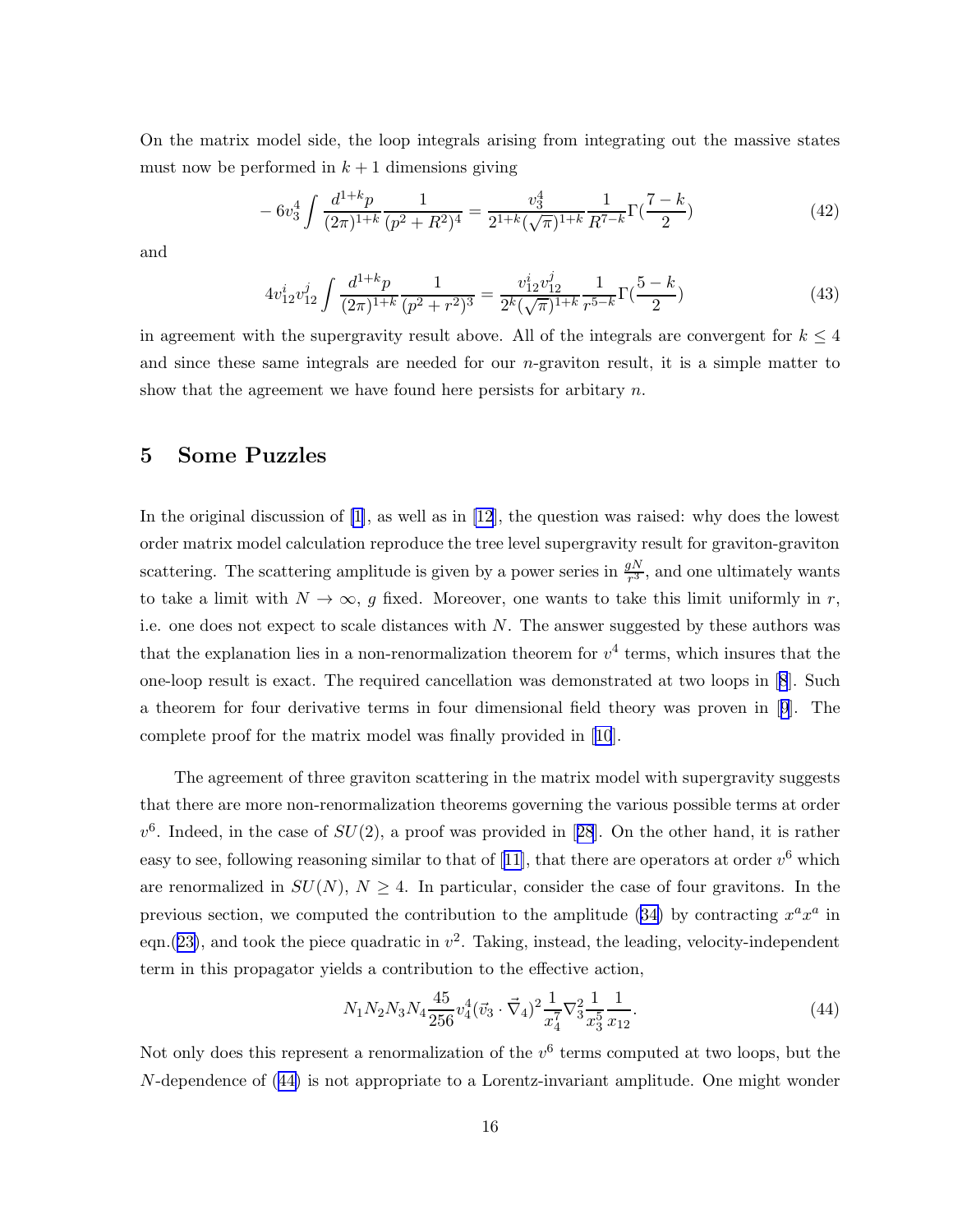<span id="page-16-0"></span>if this term can be cancelled by terms generated at higher order in the Born series. However, it is easy to see that this is not the case. One can define an index of an amplitude,  $\mathcal{A}$  (written in momentum space),  $I_A$ , which is simply the difference of the number of powers of momentum in the numerator and in the denominator. All of the amplitudes we have studied previously have  $I_A = 2$  $I_A = 2$  $I_A = 2$ . The iterations of the lower order matrix Hamiltonian also have  $I_A = 2$ . However, ([44\)](#page-15-0) has  $I_A = -4$ . So this can not be the source of the discrepancy. We have checked carefully for other diagrams in the matrix model effective action which might have this structure, and we do not believe there are any.

So we seem to have found, consistent with[[19\]](#page-17-0), that the three graviton amplitude is in agreement with the low energy limit of supergravity. We have also shown such agreement for certain terms of order  $v^{2n}$  in the *n*-graviton scattering amplitude; further tests of the  $v^{2n}$  terms in n-graviton scattering will be reported elsewhere. But the contribution in  $(44)$  does not seem to correspond to anything in the DLCQ of supergravity. If it is correct that the naive DLCQ of supergravity agrees with the matrix model only in cases where there are non-renormalization theorems, the work reported here suggests that there are non-renormalization theorems for the  $v^{2n}$  operators in  $SU(n)$ , but not for smaller powers of v (in  $SU(n)$ ). It is perhaps possible to show this using reasoning along the lines of[[10](#page-17-0), [28](#page-18-0)]. We are currently investigating this possibility. Our results also seem to be compatible with the results of[[15\]](#page-17-0), who find that two particle scattering is not described correctly at finite N in curved backgrounds. In the present case, one can think of the two "far away" gravitons as providing a background for the gravitons 1 and 2. The background preserves none of the supersymmetry. We are currently investigating whether this connection can be made precise.

#### Acknowledgements:

We thank T. Banks, G. Ferretti, W. Fischler, H. Ooguri, J. Plefka, J. Polchinski, A. Rajaraman, S. Sethi, S. Shenker, L. Susskind, W. Taylor, A. Waldron and A. Wilkins for discussions. This work was supported in part by the U.S. Department of Energy.

# References

- [1] T. Banks, W. Fischler, S. Shenker and L. Susskind, "M theory as a Matrix Model: A Conjecture," Phys. Rev. D55 (1997) 5112; [hep-th/9610043.](http://arxiv.org/abs/hep-th/9610043)
- [2] For reviews with extensive references, see, for example [3, [4](#page-17-0), [5](#page-17-0), [6](#page-17-0)].
- [3] T. Banks, "Matrix Theory," [hep-th/9710231](http://arxiv.org/abs/hep-th/9710231).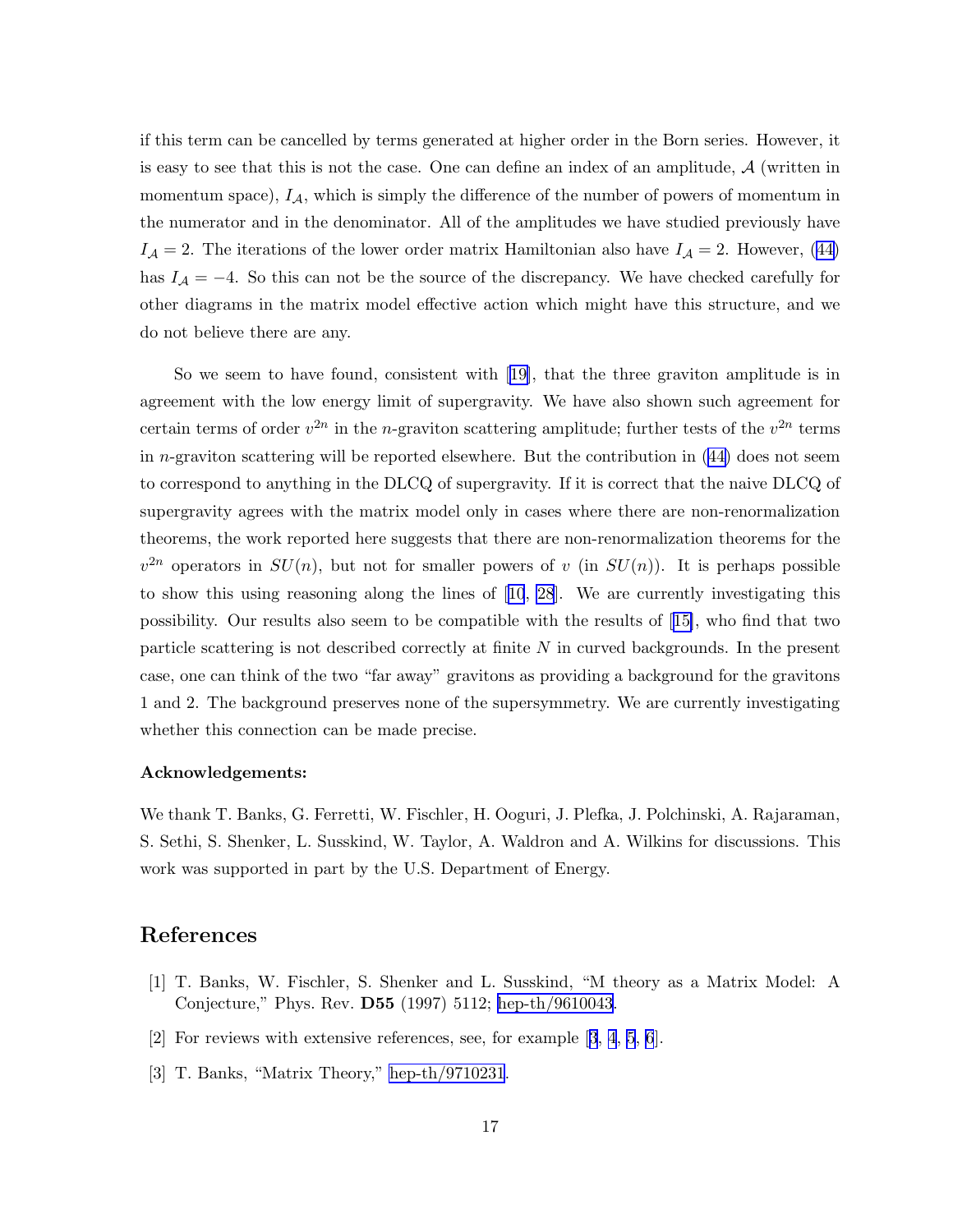- <span id="page-17-0"></span>[4] D. Bigatti and L. Susskind, "Review of Matrix Theory," [hep-th/9712072](http://arxiv.org/abs/hep-th/9712072).
- [5] W. Taylor, "Lectures on D-Branes, Gauge Theory and Matrices," [hep-th/9801182.](http://arxiv.org/abs/hep-th/9801182)
- [6] A. Bilal, "Matrix Theory: A Pedagogical Introduction," [hep-th/9710136.](http://arxiv.org/abs/hep-th/9710136)
- [7] J. Plefka, M. Serone and A. Waldron, "The Matrix Theory S Matrix", [hep-th/9806081.](http://arxiv.org/abs/hep-th/9806081)
- [8] K. Becker and M. Becker, "A Two Loop Test of Matrix Theory," Nucl.Phys. B506 (1997) 48, [hep-th/9705091](http://arxiv.org/abs/hep-th/9705091).
- [9] M. Dine and N. Seiberg, "Comments on Higher Derivative Operators in Some SUSY Field Theories," Phys. Lett. B409 (1997) 239, [hep-th/9705057](http://arxiv.org/abs/hep-th/9705057).
- [10] S. Paban, S. Sethi and M. Stern, "Constraints from Extended Supersymmetry in Quantum Mechanics,"[hep-th/9805018.](http://arxiv.org/abs/hep-th/9805018)
- [11] M. Dine, R. Echols and J. Gray, "Renormalization of Higher Derivative Operators in the Matrix Model," [hep-th/9805007.](http://arxiv.org/abs/hep-th/9805007)
- [12] L. Susskind, "Another Conjecture about Matrix Theory," [hep-th/9704080](http://arxiv.org/abs/hep-th/9704080)
- [13] N. Seiberg, "Why is the Matrix Model Correct," Phys. Rev. Lett. 79 (1997) 3577, [hep](http://arxiv.org/abs/hep-th/9710009)[th/9710009.](http://arxiv.org/abs/hep-th/9710009)
- [14] A. Sen, "D0 Branes on  $T^n$  and Matrix Theory," [hep-th/9709220.](http://arxiv.org/abs/hep-th/9709220)
- [15] M. Douglas, H. Ooguri and S. Shenker, "Issues in Matrix Model Compactification," Phys. Lett. B402 (1997) 36; [hep-th/9702203](http://arxiv.org/abs/hep-th/9702203); M. Douglas and H. Ooguri, "Why Matrix Theory is Hard," [hep-th/9710178.](http://arxiv.org/abs/hep-th/9710178)
- [16] M. Dine and A. Rajaraman, "Multigraviton Scattering in the Matrix Model," [hep](http://arxiv.org/abs/hep-th/9710174)[th/9710174.](http://arxiv.org/abs/hep-th/9710174)
- [17] W. Taylor, IV and M. Van Raamsdonk, "Three Graviton Scattering in Matrix Theory Revisited," [hep-th/9806066.](http://arxiv.org/abs/hep-th/9806066)
- [18] M. Fabbrichesi, G. Ferretti, R. Iengo, "Supergravity and Matrix Theory Do not Disagree On Multigraviton Scattering," J. High Energy Phys. 06 (1998) 2; [hep-th/9806018;](http://arxiv.org/abs/hep-th/9806018) "About The Matrix Model Computation of Three Graviton Scattering," [hep-th/9806166](http://arxiv.org/abs/hep-th/9806166).
- [19] Y. Okawa and T. Yoneya, "Multibody Interactions of D-Particles in Supergravity and Matrix Theory,"[hep-th/9806108.](http://arxiv.org/abs/hep-th/9806108)
- [20] J. McCarthy, L. Susskind and A. Wilkins, "Large N and the Dine-Rajaraman Problem," [hep-th/9806136.](http://arxiv.org/abs/hep-th/9806136)
- [21] U. H. Danielsson, M. Kruczenski, P. Stjernberg, "Graviton Scattering in an M Orientifold Background," [hep-th/9807071.](http://arxiv.org/abs/hep-th/9807071)
- [22] R. Echols, J. P. Gray, "Comment on Multigraviton Scattering in the Matrix Model," [hep](http://arxiv.org/abs/hep-th/9806109)[th/9806109](http://arxiv.org/abs/hep-th/9806109)